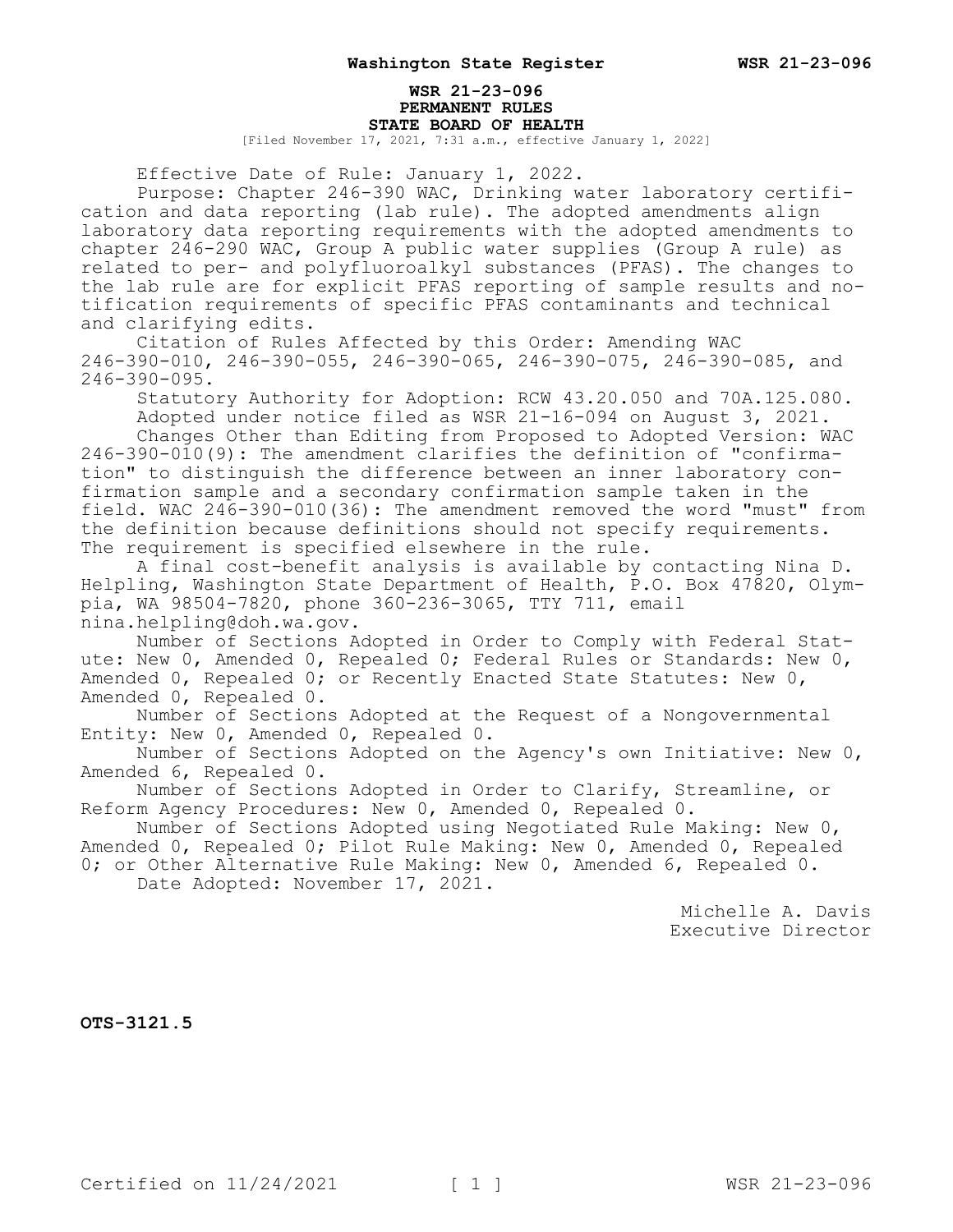AMENDATORY SECTION (Amending WSR 18-09-048, filed 4/13/18, effective 5/14/18)

**WAC 246-390-010 Definitions, abbreviations, and acronyms.** The definitions, abbreviations, and acronyms in this section apply throughout this chapter, unless the context clearly indicates otherwise.

(1) "µmhos/cm" means micromhos per centimeter (1 µmhos/cm = 1 S/ cm).

(2) " $\mu q/L$ " means micrograms per liter (1  $\mu q/L = 1$  ppb).

(3) "Acute" means posing an immediate risk to human health.

(((2) **"Analyte"** means the constituent or property of a sample measured using an analytical method for compliance purposes under chapters  $246 - 290$  and  $246 - 291$  WAC.

(3))) (4) "Bioaccumulative" means a chemical that can accumulate in the body when regular exposure occurs through drinking water.

(5) "C.F.R." means the Code of Federal Regulations.

(((4))) (6) "CFU" means colony-forming unit.

(7) "Chronic" means ((human exposure over many years to a contaminant at levels above the MCL)) posing a risk to human health only when exposure occurs over many years to a contaminant above a state or federal health standard.

12011 12020 12020 12020 12020 12020 12020 12020 12020 12030 12030 12030 12040 12050 12050 12050 12050 12050 12<br>((<del>(5)</del>)) (8) Close of business" means the latest time during a business day when a lab is no longer in routine operation for accepting or performing drinking water sample analysis.

 $((-(6))$  (9) "Confirmation" means ((an additional sample is analyzed from the same location where a detection has occurred to confirm the detection. The original sample and the confirmation sample are collected and analyzed within a reasonable period of time, generally not to exceed two weeks. Confirmation occurs when the confirmation sample analysis result falls within plus or minus thirty percent of the original sample result)) to demonstrate that the results of a sample accurately represents the original sample result by analyzing another sample from the same location within a reasonable given period of time. This confirmation analysis is in addition to any analytical method confirmation requirements.

 $((+7))$  (10) "Contaminant" means a substance present in drinking water that may adversely affect the health of the consumer or the aesthetic quality of the water. It is measured using an analytical method for compliance purposes under chapters 246-290 and 246-291 WAC.

(11) "Contracted lab" means a certified lab that receives a drinking water sample from another certified lab for analysis.

 $((\overline{48}))$  (12) "Contracting lab" means a certified lab that sends a drinking water sample to another certified lab to be analyzed.

 $((+9))$   $(13)$  "CU" means color unit.

(14) "Department" means the Washington state department of health or health officer as identified in a joint plan of responsibility under WAC 246-290-030(1).

 $((+10))$  (15) "Ecology" means the Washington state department of ecology.

 $( ( +11) )$ ) (16) "EPA" means the United States Environmental Protection Agency.

 $(\sqrt{12})$ ) (17) "Estimated concentration" means the level of the ((analyte)) contaminant reported to the department is above a lab's MDL, but below the lab's MRL.

 $((+13))$  (18) "GWR" means groundwater rule.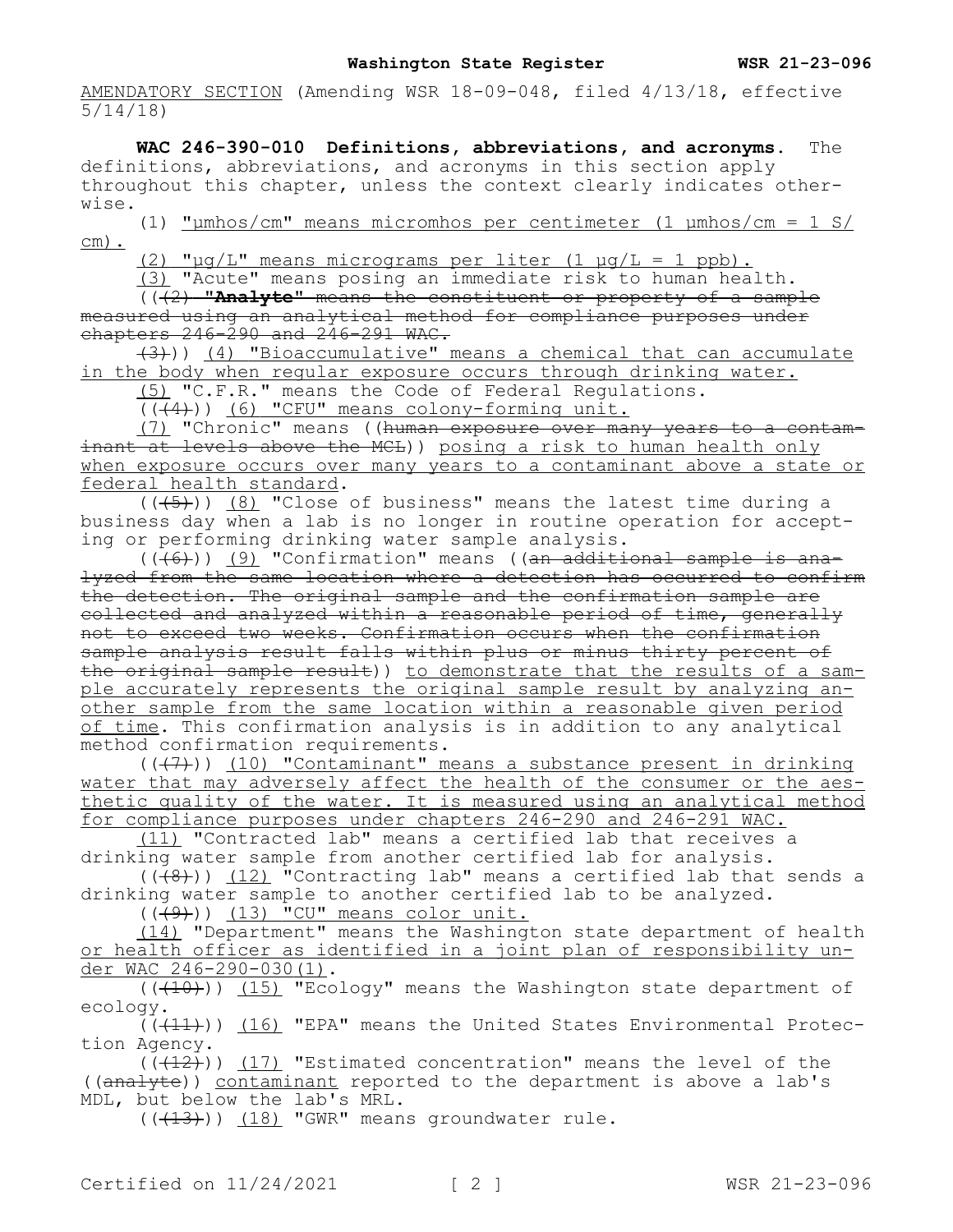$((+14))$  (19) "Lab" or "certified lab" means an environmental lab accredited under chapter 173-50 WAC for one or more drinking water ((analytes)) contaminants and meets the requirements of this chapter.

(((15))) <u>(20)</u> "Maximum contaminant level (MCL)" means the maximum permissible level of a contaminant in water that a public water system delivers to consumers. MCLs are established in chapters 246-290 and 246-291 WAC.

 $((+16))$   $(21)$  "Minimum detectable activity (MDA)" means the smallest activity or concentration of radioactive material in a sample that will yield a net count (above sample background) that can be detected with (( $n$ inety-five))  $\frac{95}{2}$  percent probability.

 $((+17))$  (22) "Minimum detection level (MDL)" means the minimum measured concentration of a substance that can be reported with ((ninety-nine)) 99 percent confidence that the measured concentration is distinguishable from the method blank results.

 $((\overline{18})^n)$  (23) "Method reporting limit (MRL)" means the lowest concentration of a standard used for calibration.

(((19))) (24) "MFL" means microfibers per liter.

 $(25)$  "mg/L" means milligrams per liter  $(1 \text{ mg/L} = 1 \text{ ppm})$ .

(26) "MPN" means most probable number.

 $(27)$  "ng/L" means nanograms per liter  $(1 \text{ ng/L} = 1 \text{ ppt})$ .

(28) "NTU" means nephelometric turbidity units.

(29) "pCi/L" means picocuries per liter.

(30) "ppb" means parts per billion  $(1 \text{ ppb} = 1 \text{ µq/L})$ .

(31) "ppm" means parts per million (1 ppm = 1 mg/L).

(32) "ppt" means parts per trillion (1 ppt = 1 ng/L).

(33) "Proficiency testing (PT)" means the evaluation of sample analysis results, the true values of which are known to the supplier of the samples, but unknown to the lab conducting the analysis. PT samples are provided by a source external to the certified lab.

 $((+20))$  (34) "Public water system" is defined ((and referenced)) under WAC 246-290-020 and 246-291-010.

 $((+21))$   $(35)$  "Quality control  $(QC)$ " means a set of measures used during an analytical method to ensure that the process is within specified control parameters.

 $((+22))$  (36) "State action level (SAL)" means the concentration of a contaminant or group of contaminants, without an MCL, established to protect public health in accordance with WAC 246-290-315 and which, if exceeded, triggers actions a purveyor takes in accordance with WAC 246-290-320.

(37) "State detection reporting limit (SDRL)" means the minimum reportable detection of ((an analyte)) a contaminant as established in Tables  $(4)$ ) 3 through  $(4)$ ) 7 of this chapter.

(38) "Tentatively identified compound (TIC)" means compounds detected in samples that are not target compounds, internal standards, system monitoring compounds or surrogates.

[Statutory Authority: RCW 43.20.050 and 70.119A.080. WSR 18-09-048, §  $246-390-010$ , filed  $4/13/18$ , effective  $5/14/18$ . Statutory Authority: RCW 43.20.050. WSR 92-15-152 (Order 290B), § 246-390-010, filed 7/22/92, effective 8/22/92.]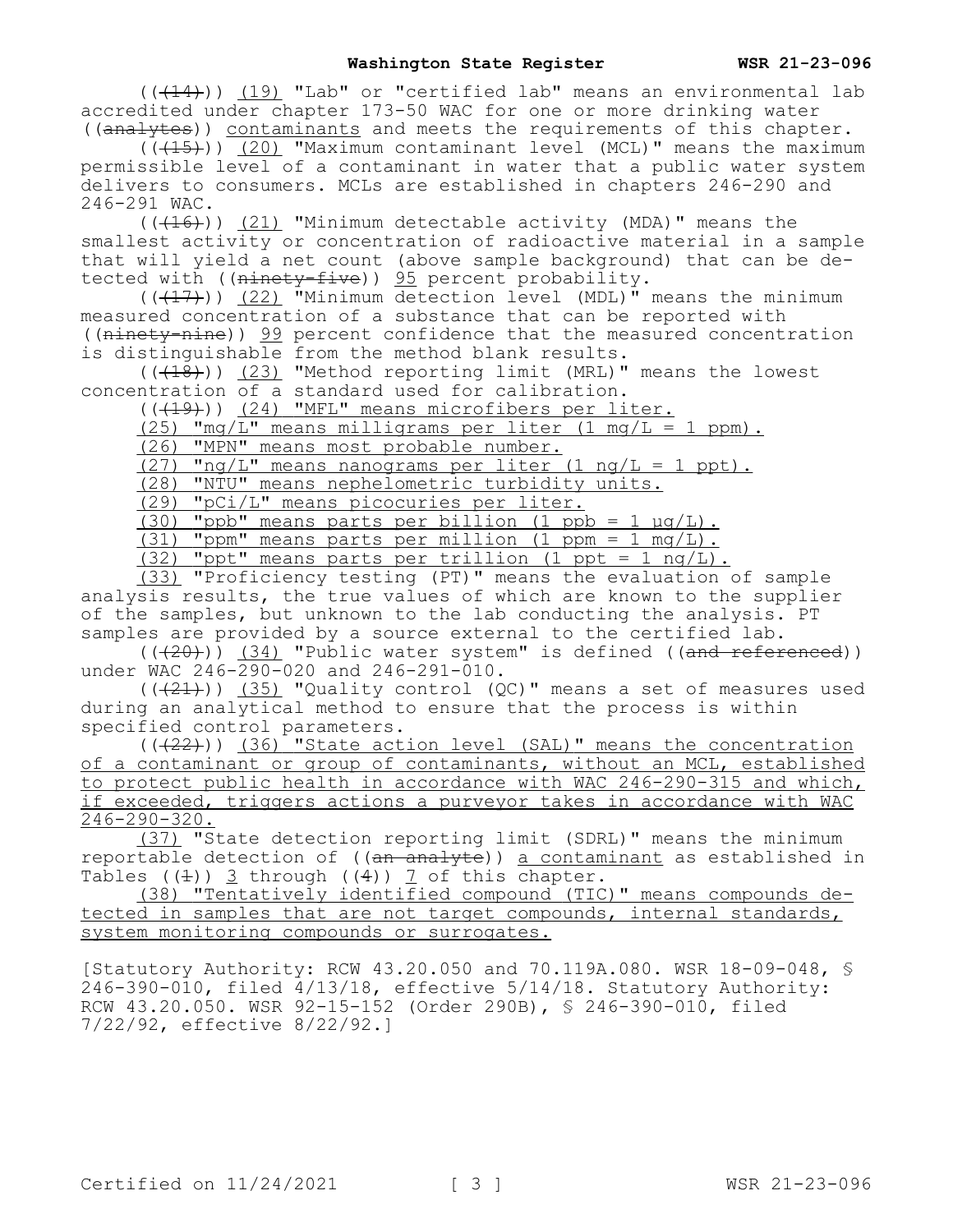AMENDATORY SECTION (Amending WSR 18-09-048, filed 4/13/18, effective 5/14/18)

**WAC 246-390-055 Reporting contracted analytical results.** (1) A contracting lab that contracts with another lab shall:  $((+1)^{\overline{j}})$  (a) Verify that the contracted lab is ((a)) currently certified (( $\pm$ ab)) in Washington to analyze samples for the contaminant;  $((+2))$  (b) Notify the public water system that a sample will be contracted to another lab at the time the contracting lab confirms

that the sample will be contracted out to another lab;

(c) Confirm that the contracted lab receives the sample within ((fourteen)) 14 calendar days of the contracting lab receiving the sample, but not to exceed ( $\overline{(an\ an\ a\}$ ) a contaminant holding time if the holding time is less than ((fourteen)) 14 calendar days;

 $((+3))$  (d) Provide the following information to the contracted lab:

 $((+a))$  (i) The public water system's department assigned water system identification number;

 $((+b))$  (ii) The name of the public water system;

 $((+e))$  (iii) The date the sample was collected;

 $((+d))$  (iv) The location where the sample was collected;

 $((+e))$   $(v)$  The public water system's department assigned source identification number;

 $((+f))$   $(vi)$  The purpose for the sample;

 $((+g))$  ( $vii)$  The sample composition; and

 $((+h))$  (viii) The sample type;

(e) Identify, on the final analytical results to the public water system, which sample results were contracted to another lab and clearly identify the lab.

 $(1.4)$  The contracted lab shall)) (2) A contracted lab that receives a sample from a contracting lab shall:

(a) Submit to the department a copy of the analytical results following the requirements under WAC 246-390-065 and 246-390-075;

 $((+5)$  The contracted lab shall)) (b) Submit a copy of the analytical results to the contracting lab in the format and time frame per the contract terms established between the contracting lab and the contracted lab.

[Statutory Authority: RCW 43.20.050 and 70.119A.080. WSR 18-09-048, § 246-390-055, filed 4/13/18, effective 5/14/18.]

AMENDATORY SECTION (Amending WSR 18-09-048, filed 4/13/18, effective 5/14/18)

**WAC 246-390-065 Notification requirements.** (1) In addition to the data reporting requirements under WAC 246-390-075, a lab shall notify the department and the public water system ( $f \rightarrow f$ 

(a)(i) Routine, repeat, GWR, triggered source water monitoring, and assessment source water monitoring results, as required under chapter 246-290 WAC, that are *E. coli* bacteria present.

(ii) Notification occurs with no less than three attempts to contact the department and the public water system by telephone, facsimile, or email as soon as possible after sample results have been determined, but no later than the close of business.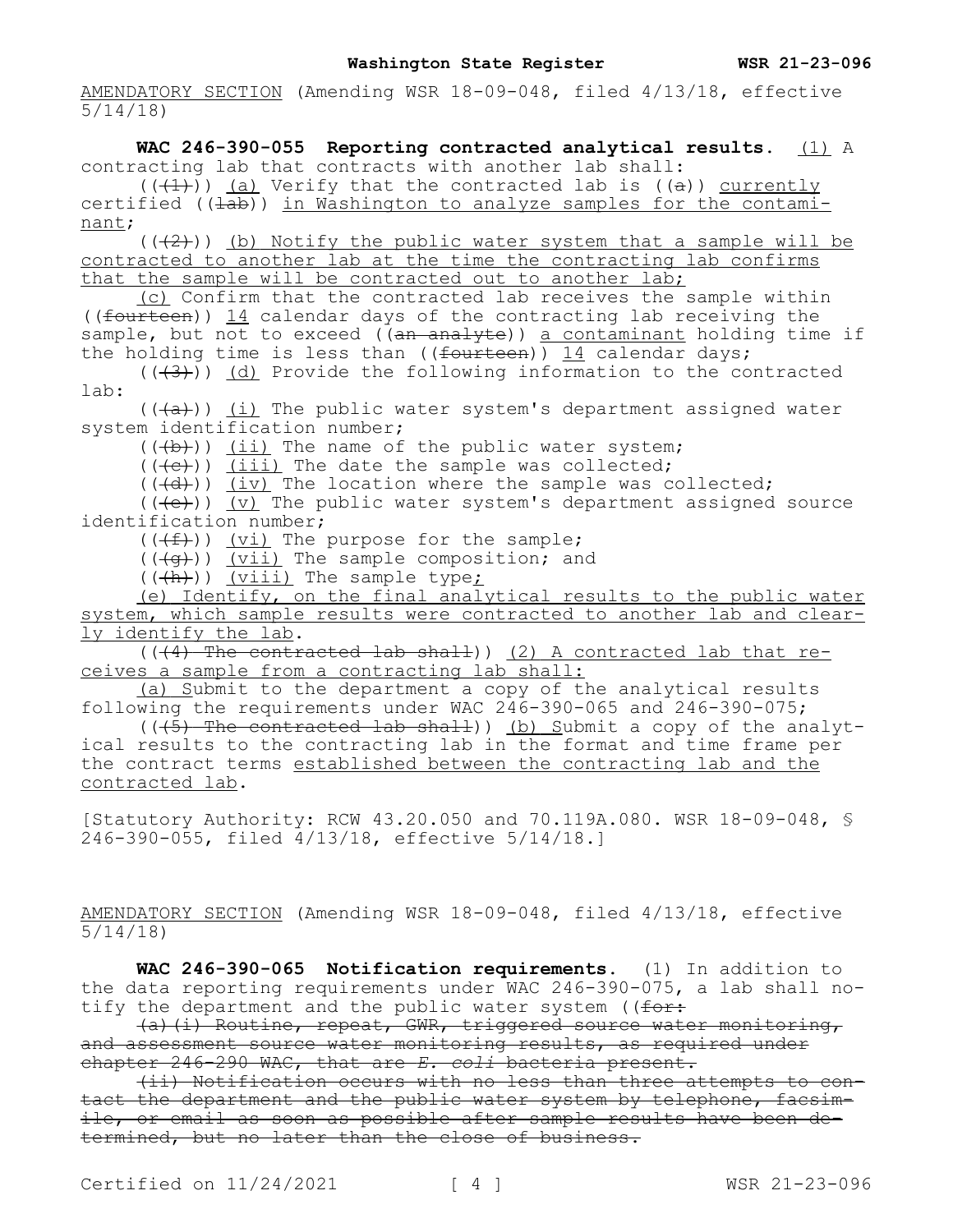(b)(i) Routine, repeat, GWR, triggered source water monitoring, and assessment source water monitoring results that are total coliform bacteria present.

(ii) Notification occurs with one attempt to contact the department and the public water system by telephone (voice mail is acceptable), facsimile, or email as soon as possible after sample results have been determined, but no later than the close of business on the next business day. For labs that operate seven days per week or observe regular holidays; weekends and holidays are not considered "business days" for the purposes of this subsection.

(c) Routine or confirmation sample results for nitrate or nitrite that exceed the MCL under chapters 246-290 and 246-291 WAC; or

(d)(i) Routine or confirmation sample results for inorganic, organic, or radiological contaminants that exceed four times the contaminant's primary MCL under chapters 246-290 and 246-291 WAC.

(ii) For (c) and (d) of this subsection, notification occurs with one attempt to contact the department and public water system by telephone, facsimile, or email as soon as possible after sample results have been verified by quality control staff, but no later than the close of business.

 $(2)$ )) in accordance with Table 1 of this section for the following exceedances:

| <b>Sample type</b>                                                                                                       | <b>Exceeds</b>                                                                   | <sup>1</sup> Required Notification                  | <b>Required Number of</b><br><b>Attempts to Contact</b><br>the Department |
|--------------------------------------------------------------------------------------------------------------------------|----------------------------------------------------------------------------------|-----------------------------------------------------|---------------------------------------------------------------------------|
|                                                                                                                          |                                                                                  |                                                     |                                                                           |
| Routine, repeat, triggered, and<br>assessment water coliform samples                                                     | Total coliform positive<br>and <i>E. coli</i> positive                           | Close of business same<br>day                       |                                                                           |
| Routine, repeat, triggered, and<br>assessment water coliform samples                                                     | Total coliform positive<br>and $E.$ coli negative                                | Close of business <sup>2</sup> next<br>business day |                                                                           |
| Routine or confirmation samples for<br>nitrate or nitrite                                                                | MCL under chapters<br>246-290 and 246-291<br><b>WAC</b>                          | Close of business same<br>day                       |                                                                           |
| Routine or confirmation sample<br>results for other inorganic, organic, or<br>radiological contaminant sample<br>results | 4 times the state or<br>federal MCL under<br>chapters 246-290 and<br>246-291 WAC | Close of business same<br>day                       |                                                                           |

|  | Table 1 - Notification Requirements for Routine Compliance Samples |  |  |  |  |
|--|--------------------------------------------------------------------|--|--|--|--|
|  |                                                                    |  |  |  |  |

(2) For routine or confirmation sample results for contaminants that exceed the SAL or state MCL under WAC 246-290-315 and classified as Tier 1, Tier 2 bioaccumulative, or Tier 2 nonbioaccumulative under WAC 246-290-71006 Table 17, a lab shall notify the department as indicated in Table 2 of this section:

## **Table 2 - Notification Requirements for Contaminants with a SAL or State MCL**

| <b>Tier Number</b> | <b>Bioaccumulative</b><br>(Y/N) | <b>Exceeds</b>              | <sup>1</sup> Required Notification                  | <b>Required Number of</b><br><b>Attempts to Contact</b><br>the Department |
|--------------------|---------------------------------|-----------------------------|-----------------------------------------------------|---------------------------------------------------------------------------|
| Tier 1             | Either                          | SAL or state MCL            | Close of business same<br><u>day</u>                |                                                                           |
| Tier 2             |                                 | 4 times SAL or state<br>MCL | Close of business same<br>day                       |                                                                           |
| Tier 2             |                                 | SAL or state MCL            | Close of business <sup>2</sup> next<br>business day |                                                                           |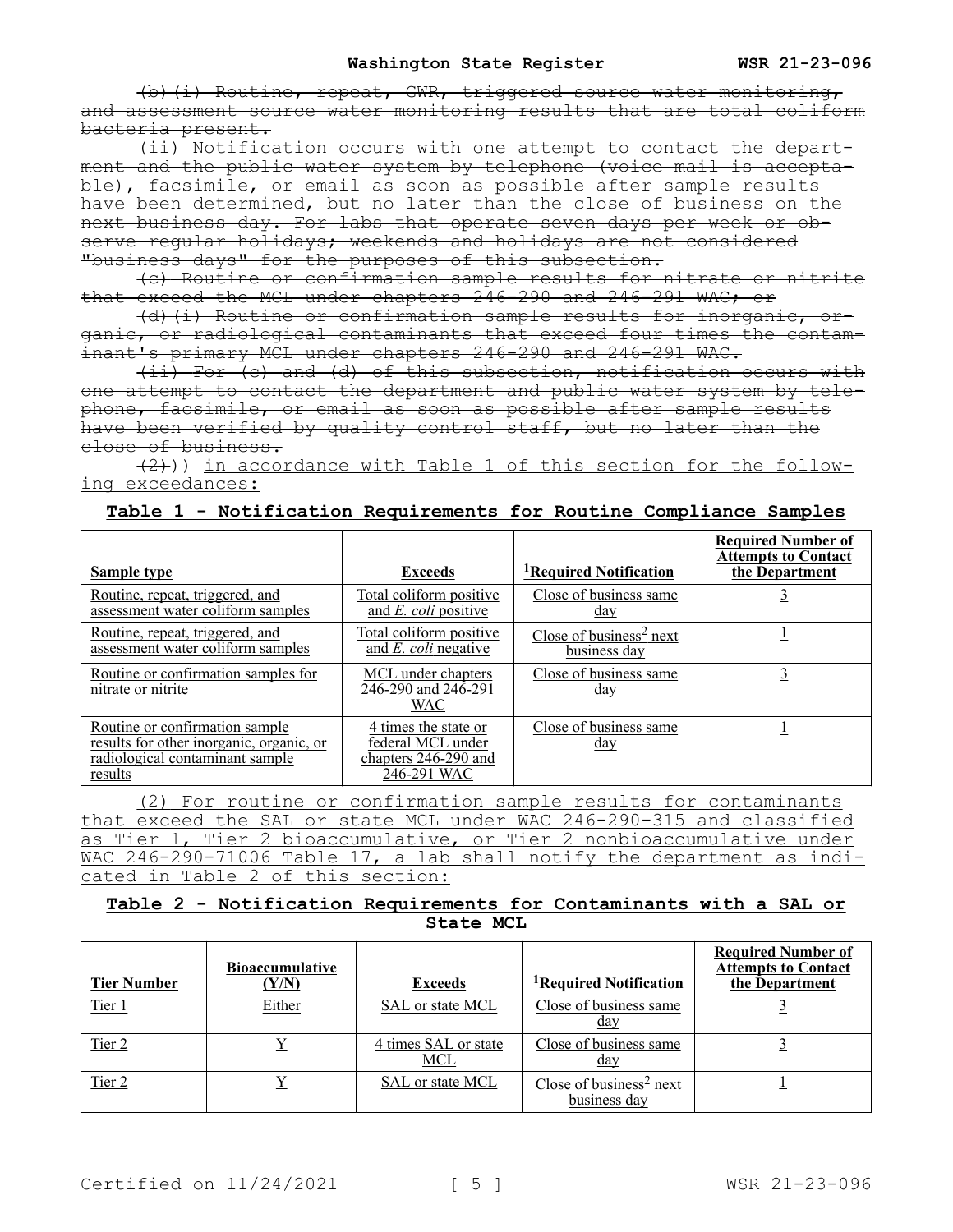| <b>Tier Number</b>                                                                                                        | <b>Bioaccumulative</b><br>(Y/N)                                                                                                                                                                                                                                                                                                                 | <b>Exceeds</b>                                                                        | <sup>1</sup> Required Notification                                                                                                                                                               | <b>Required Number of</b><br><b>Attempts to Contact</b><br>the Department                                                              |  |  |
|---------------------------------------------------------------------------------------------------------------------------|-------------------------------------------------------------------------------------------------------------------------------------------------------------------------------------------------------------------------------------------------------------------------------------------------------------------------------------------------|---------------------------------------------------------------------------------------|--------------------------------------------------------------------------------------------------------------------------------------------------------------------------------------------------|----------------------------------------------------------------------------------------------------------------------------------------|--|--|
| Tier 2                                                                                                                    | $\underline{\mathbf{N}}$                                                                                                                                                                                                                                                                                                                        | 4 times SAL or state<br><b>MCL</b>                                                    | Close of business same<br>day                                                                                                                                                                    | $\overline{1}$                                                                                                                         |  |  |
| subsection.                                                                                                               | <sup>1</sup> Notification may occur by telephone, facsimile, or email. If close of business is after 5 p.m. PST, contact the department's after-hours telephone number.<br>$\frac{1}{2}$ For labs that operate seven days per week or observe regular holidays; weekends and holidays are not considered business days for the purposes of this |                                                                                       |                                                                                                                                                                                                  |                                                                                                                                        |  |  |
| $(i)$ Date;<br>$(ii)$ Time;                                                                                               | $(3)$ A lab shall:<br>a paper or electronic logbook:<br>(iii) Sample number;                                                                                                                                                                                                                                                                    |                                                                                       | (1) and (2) of this section by recording the following information in                                                                                                                            | (a) Document all notification attempts required under subsections                                                                      |  |  |
| tion number;                                                                                                              |                                                                                                                                                                                                                                                                                                                                                 |                                                                                       |                                                                                                                                                                                                  | (iv) Public water system name and department-assigned identifica-<br>(v) The contact person and telephone number, facsimile number, or |  |  |
|                                                                                                                           |                                                                                                                                                                                                                                                                                                                                                 | email address for the public water system;<br>or email address of the department; and | (vi) The contact person and telephone number, facsimile number,<br>(vii) The initials of the lab person that made the attempt.<br>(b) Make the logbook available to the department upon request; |                                                                                                                                        |  |  |
| and<br>entry date.                                                                                                        | (c) Retain the logbook for a minimum of two years after the last                                                                                                                                                                                                                                                                                |                                                                                       |                                                                                                                                                                                                  |                                                                                                                                        |  |  |
| [Statutory Authority: RCW 43.20.050 and 70.119A.080. WSR 18-09-048, \$<br>246-390-065, filed 4/13/18, effective 5/14/18.] |                                                                                                                                                                                                                                                                                                                                                 |                                                                                       |                                                                                                                                                                                                  |                                                                                                                                        |  |  |
| 5/14/18                                                                                                                   |                                                                                                                                                                                                                                                                                                                                                 |                                                                                       | AMENDATORY SECTION (Amending WSR 18-09-048, filed 4/13/18, effective                                                                                                                             |                                                                                                                                        |  |  |
|                                                                                                                           |                                                                                                                                                                                                                                                                                                                                                 | results to the department and the public water system.                                | WAC 246-390-075 Reporting. (1) A lab shall report analytical                                                                                                                                     |                                                                                                                                        |  |  |

(2) ((Effective December 1, 2018,)) A lab submitting paper reports shall complete and submit to the department data reports following the procedures and templates in the department's *Laboratory Reporting Guidance*, Publication DOH 331-530, ((March 2018)) January 2022.

(3) A lab submitting electronic reports shall complete and submit to the department data reports following the procedures in the department's *Electronic Reporting Guidance*, Publication 331-289, ((March 2018)) January 2022.

(4) Labs shall submit reports to the public water system in the format and time frame that was agreed upon when executing the service agreement between the laboratory and the public water system.

(5) Labs shall submit reports of acute contaminant results within  $((\text{ten}))$  10 business days after receiving the sample.

(6) Labs shall submit reports of chronic contaminants within ((forty-five business)) 30 calendar days after receiving the sample.

(7) Analytical results must be complete, legible, and accurate.

(8) A lab shall report numerical results consistent with the accuracy of the EPA-approved methods and any associated lab instruments, glassware, or tools.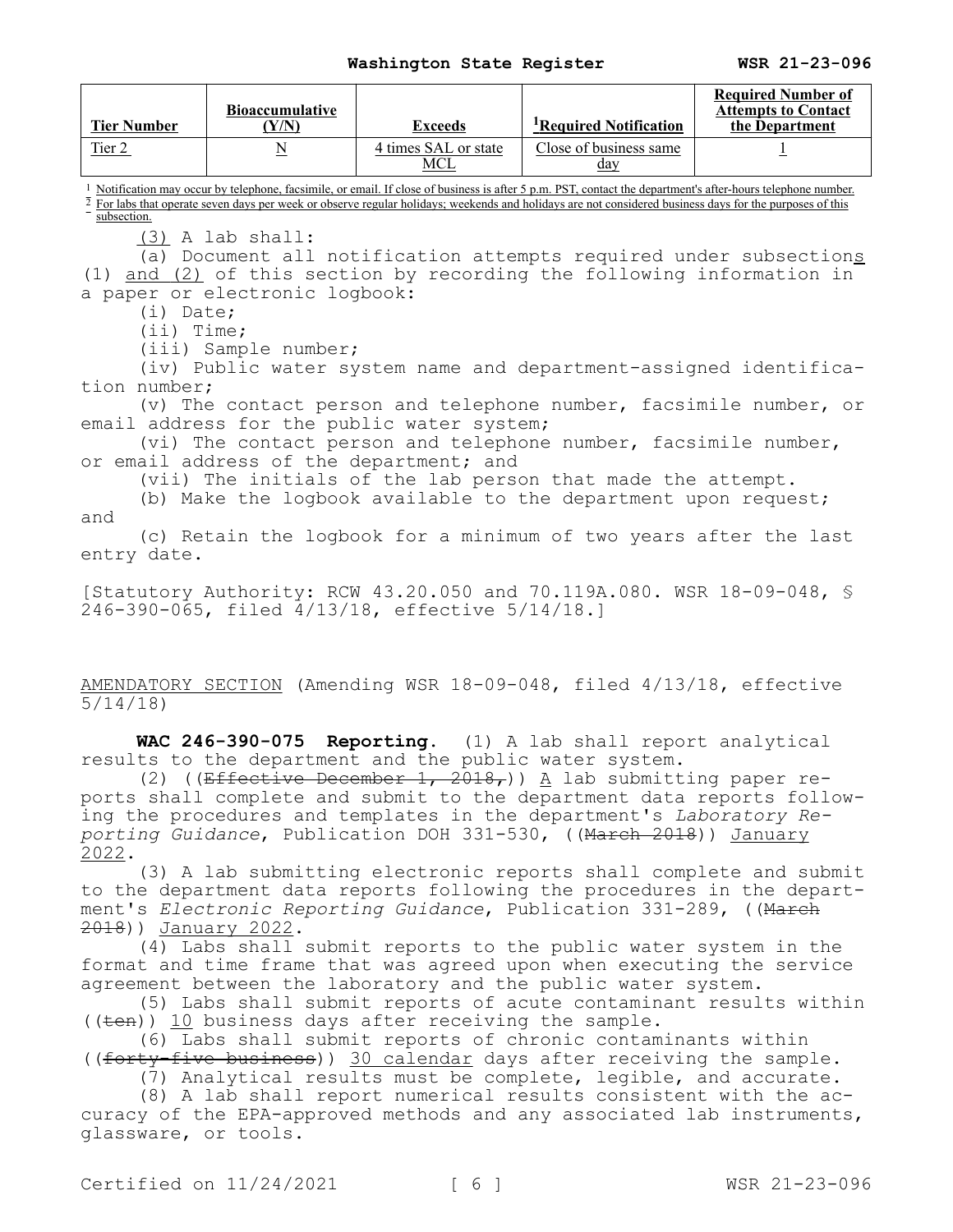(9) A lab shall report numerical results out to, but not exceed, one decimal place past the SDRL in cases where the last definitely known digit exceeds one decimal place past the SDRL as follows: (a) If the SDRL is 1.1 and the result, out to the last definitely known digit is 1.132, then the value reported to the department is 1.13; (b) If the digit  $6, 7, 8,$  or 9 is dropped, increase the preceding digit by one unit; (c) If the digit 0, 1, 2, 3, or 4 is dropped, do not alter the preceding digit; or (d) If the digit 5 is dropped, round off the preceding digit to the nearest even number. For example, 2.25 becomes 2.2, and 2.35 becomes 2.4. (10) A lab shall include the following data qualifiers adjacent to the results that are affected: (a) "B" - This data qualifier is used when the target  $((\text{analyte}))$ contaminant is detected in the method blank above the lab's established MRL or SDRL, whichever is lower; (b) "J" - This data qualifier is used when the result is an estimated concentration per subsections  $(13)$   $((and))$ ,  $(14)$ , and  $(17)$  of this section; (c) "NDDS" - This data qualifier is used when the  $((\text{analyte}))$ contaminant is not detected in duplicate sample; or (d) "U" - This data qualifier is used when the radiochemistry ((analyte)) contaminant is not detected at or above the lab's established MDA. (11) A lab shall notate on the report to the public water system and the department when any analysis is completed using a provisional accreditation. (12) At the department's request, a lab shall submit the following information: (a) The method specific QC for any given analytical report. (b) The most recent MDL procedures performed for any given ( $(a<sub>max</sub> \pm$ <del>yte</del>)) contaminant. (c) The most recent PT study performed for any given  $((\text{analytic}))$ contaminant. (13) The SDRLs for organic chemical ( $(\overline{analytes})$ ) contaminants are established in Table  $((1))^3$  of this section. All contaminants in Table 3 are considered chronic contaminants. (a) Labs shall attach to the ((<del>lab report</del>)) analytical result a copy of the method specific QC results for any organic chemical detection that is reported to the department which is at or above the SDRLs listed in Table  $((4))$   $\overline{3}$  of this section except for: (i) Chloroform (0027); (ii) Bromodichloromethane (0028); (iii) Dibromochloromethane (0029); (iv) Bromoform (0030); (v) Monochloroacetic Acid (0411); (vi) Dichloroacetic Acid (0412); (vii) Trichloroacetic Acid (0413); (viii) Monobromoacetic Acid (0414); (ix) Monobromoacetic Acid (0415); and (x) Total Organic Carbon (0421). (b) A lab shall report organic chemical  $((analyte))$  contaminant results when the lab's established MRL is greater than the SDRL as: (i) "Nondetect" or "ND" when a lab's result is less than the SDRL and MRL;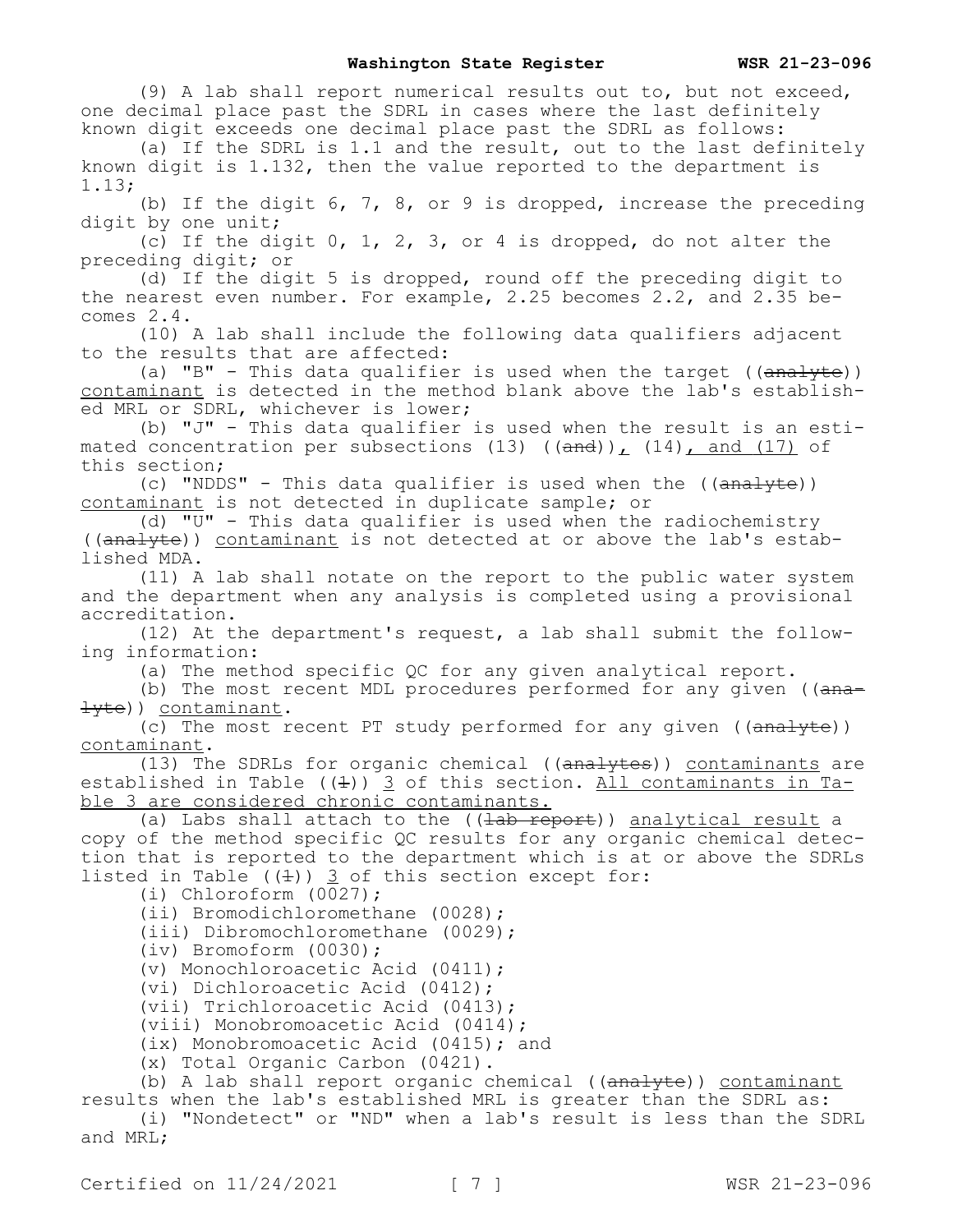(ii) An estimated concentration, notated with a "J" data qualifier when a result is equal to or greater than the SDRL, but less than the lab's established MRL;

(iii) A number when a result is equal to or greater than the lab's established MRL.

(c) A lab shall report organic chemical ((analyte)) contaminant results when the lab's established MRL is less than the SDRL as:

(i) "Nondetect" or "ND" when a lab's result is less than the lab's established MRL;

(ii) "Nondetect" or "ND" when a lab's result is less than the ((lab's)) established SDRL; or

(iii) A number when a result is equal to or greater than the SDRL.

(d) A lab shall report organic chemical ((analyte)) contaminant results when their established MRL is equal to the SDRL as:

(i) "Nondetect" or "ND" when a lab's result is less than the SDRL and MRL; or

(ii) A number when a result is equal to or greater than the SDRL and the lab's established MRL.

| ((Analyte)) Contaminant Name | ((Analyte))<br><b>Contaminant Number</b> | Units     | <b>SDRL</b>  |
|------------------------------|------------------------------------------|-----------|--------------|
| 1,1 Dichloroethane           | 0058                                     | $\mu g/L$ | 0.5          |
| 1,1 Dichloroethylene         | 0046                                     | $\mu g/L$ | 0.5          |
| 1,1 Dichloropropene          | 0062                                     | $\mu g/L$ | 0.5          |
| 1,1,1 Trichloroethane        | 0047                                     | $\mu g/L$ | 0.5          |
| 1,1,1,2 Tetrachloroethane    | 0072                                     | $\mu g/L$ | 0.5          |
| 1,1,2 Trichloroethane        | 0067                                     | $\mu g/L$ | 0.5          |
| 1,1,2,2 Tetrachloroethane    | 0080                                     | $\mu g/L$ | 0.5          |
| 1,2 Dichlorobenzene          | 0084                                     | $\mu g/L$ | 0.5          |
| 1,2 Dichloroethane           | 0050                                     | $\mu g/L$ | 0.5          |
| 1,2 Dichloropropane          | 0063                                     | $\mu g/L$ | 0.5          |
| 1,2,3 Trichlorobenzene       | 0098                                     | $\mu g/L$ | 0.5          |
| 1,2,3 Trichloropropane       | 0079                                     | $\mu g/L$ | 0.5          |
| 1,2,4 Trichlorobenzene       | 0095                                     | $\mu g/L$ | 0.5          |
| 1,2,4 Trimethylbenzene       | 0091                                     | $\mu g/L$ | 0.5          |
| 1,3 Dichloropropane          | 0070                                     | $\mu g/L$ | 0.5          |
| 1,3 Dichloropropene          | 0154                                     | $\mu g/L$ | 0.5          |
| 1,3,5 Trimethylbenzene       | 0089                                     | $\mu g/L$ | 0.5          |
| 1,4 Dichlorobenzene          | 0052                                     | $\mu g/L$ | 0.5          |
| 2,2 Dichloropropane          | 0059                                     | $\mu g/L$ | 0.5          |
| $2,3,7,8$ TCDD (dioxin)      | 0149                                     | ng/L      | 0.005        |
| $2,4$ D                      | 0037                                     | $\mu g/L$ | 0.1          |
| 2,4 DB                       | 0135                                     | $\mu g/L$ | $\mathbf{1}$ |
| 2,4,5 T                      | 0136                                     | $\mu g/L$ | 0.4          |
| $2,4,5$ TP (Silvex)          | 0038                                     | $\mu g/L$ | 0.2          |
| 3,5 Dichlorbenzoic Acid      | 0226                                     | $\mu g/L$ | 0.5          |
| 4,4 DDD                      | 0232                                     | $\mu g/L$ | 0.1          |
| 4,4 DDE                      | 0233                                     | $\mu g/L$ | 0.1          |
| 4,4 DDT                      | 0234                                     | $\mu g/L$ | 0.1          |

### **Table ((1)) 3 - Organic ((Chemicals)) Contaminants**

Certified on  $11/24/2021$  [ 8 ] WSR 21-23-096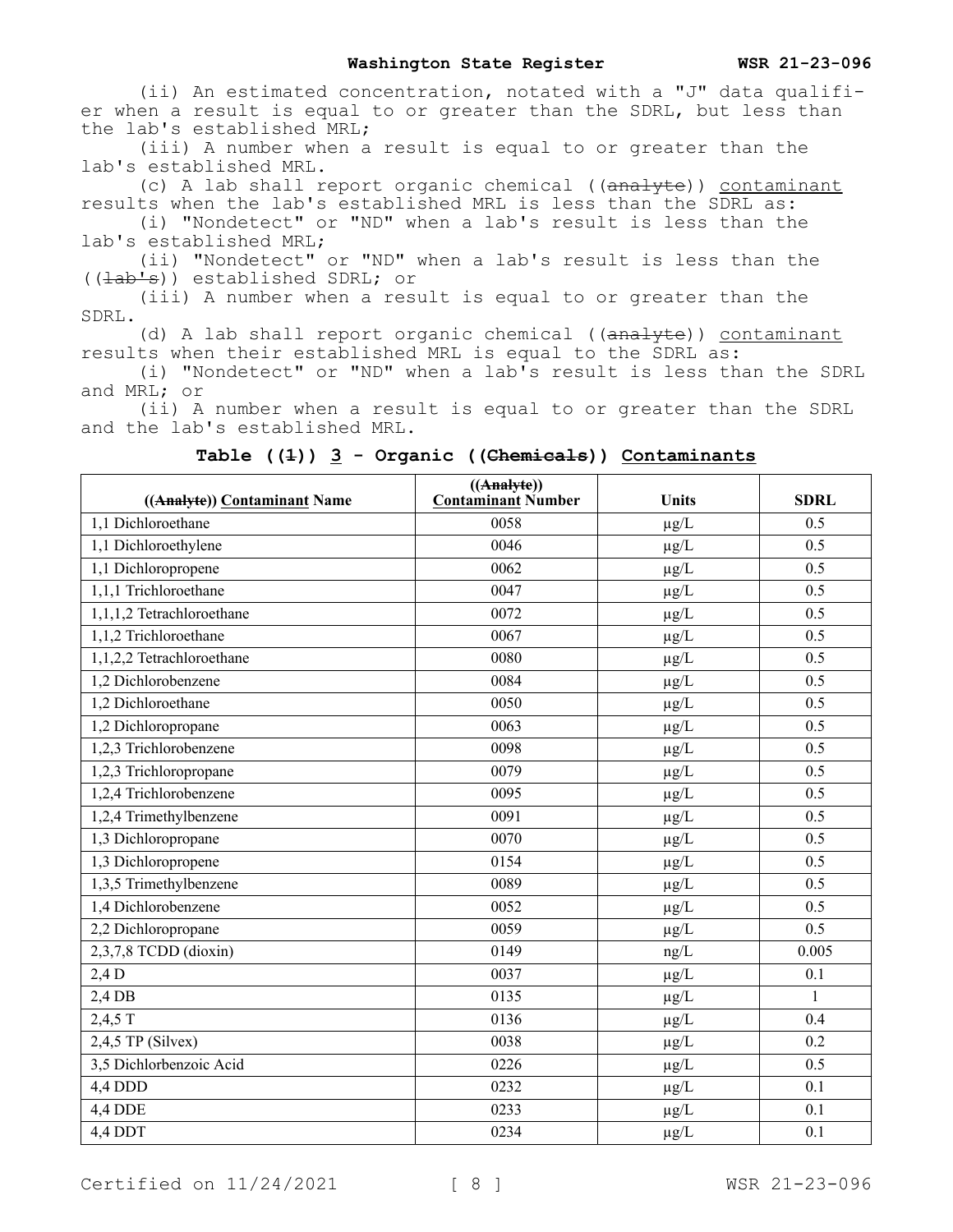| ((Analyte)) Contaminant Name | $((\text{Analyte})$<br><b>Contaminant Number</b> | Units     | <b>SDRL</b>    |
|------------------------------|--------------------------------------------------|-----------|----------------|
| Acenaphthylene               | 0244                                             | $\mu g/L$ | 0.2            |
| Acifluorfen                  | 0223                                             | $\mu g/L$ | $\overline{2}$ |
| Alachlor                     | 0117                                             | $\mu g/L$ | 0.2            |
| Aldicarb                     | 0142                                             | $\mu g/L$ | 0.5            |
| Aldicarb Sulfone             | 0143                                             | $\mu g/L$ | 0.8            |
| Aldicarb Sulfoxide           | 0144                                             | $\mu g/L$ | 0.5            |
| Aldrin                       | 0118                                             | $\mu g/L$ | 0.1            |
| Anthracene                   | 0246                                             | $\mu g/L$ | 0.2            |
| Arochlor 1016                | 0180                                             | $\mu g/L$ | 0.08           |
| Arochlor 1221                | 0173                                             | $\mu g/L$ | 20             |
| Arochlor 1232                | 0174                                             | $\mu g/L$ | 0.5            |
| Arochlor 1242                | 0175                                             | $\mu g/L$ | 0.3            |
| Arochlor 1248                | 0176                                             | $\mu g/L$ | 0.1            |
| Arochlor 1254                | 0177                                             | $\mu g/L$ | 0.1            |
| Arochlor 1260                | 0178                                             | $\mu g/L$ | 0.2            |
| Atrazine                     | 0119                                             | $\mu g/L$ | 0.1            |
| Bentazon                     | 0220                                             | $\mu g/L$ | 0.5            |
| Benzene                      | 0049                                             | $\mu g/L$ | 0.5            |
| Benzo (a) anthracene         | 0247                                             | $\mu g/L$ | 0.2            |
| Benzo (a) Pyrene             | 0120                                             | $\mu g/L$ | 0.02           |
| Benzo (b) fluoroanthene      | 0248                                             | $\mu g/L$ | 0.2            |
| Benzo (k) fluoranthene       | 0250                                             | $\mu g/L$ | 0.2            |
| Benzyl Butyl Phthalate       | 0258                                             | $\mu g/L$ | 1.0            |
| Bromacil                     | 0179                                             | $\mu g/L$ | 0.1            |
| Bromobenzene                 | 0078                                             | $\mu g/L$ | 0.5            |
| Bromochloromethane           | 0086                                             | $\mu g/L$ | 0.5            |
| Bromodichloromethane         | 0028                                             | $\mu g/L$ | 0.5            |
| Bromoform                    | 0030                                             | $\mu g/L$ | 0.5            |
| Bromomethane                 | 0054                                             | $\mu g/L$ | 0.5            |
| <b>Butachlor</b>             | 0121                                             | $\mu$ g/L | 0.1            |
| Carbaryl                     | 0145                                             | $\mu g/L$ | $\overline{2}$ |
| Carbofuran                   | 0146                                             | $\mu g/L$ | 0.9            |
| Carbon Tetrachloride         | 0048                                             | $\mu g/L$ | 0.5            |
| Chlordane (total)            | 0122                                             | $\mu g/L$ | 0.2            |
| Chlorobenzene                | 0071                                             | $\mu g/L$ | 0.5            |
| Chloroethane                 | 0055                                             | $\mu g/L$ | 0.5            |
| Chloroform                   | 0027                                             | $\mu g/L$ | 0.5            |
| Chloromethane                | 0053                                             | $\mu g/L$ | 0.5            |
| Chrysene                     | 0251                                             | $\mu g/L$ | 0.2            |
| Cis-1,2 Dichloroethylene     | 0060                                             | $\mu$ g/L | 0.5            |
| Cis-1,3 Dichloropropene      | 0065                                             | $\mu g/L$ | 0.5            |
| Dalapon                      | 0137                                             | $\mu g/L$ | 1              |
| <b>DBCP</b>                  | 0103                                             | $\mu g/L$ | 0.02           |
| DBCP (screening)             | 0428                                             | $\mu g/L$ | 0.5            |
| DCPA Acid Metabolites        | 0225                                             | $\mu g/L$ | 0.1            |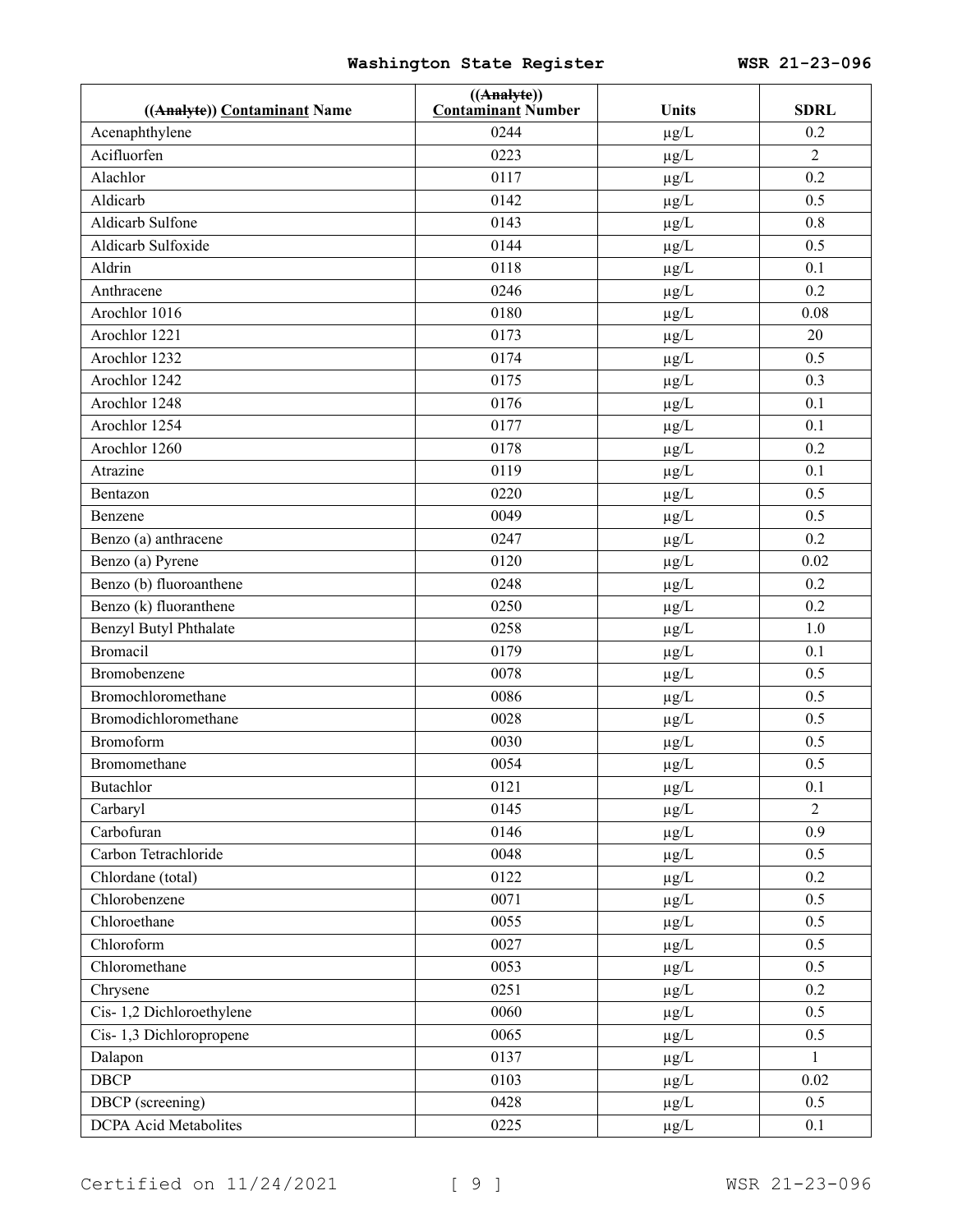| ((Analyte)) Contaminant Name         | ((A <sub>nalyte</sub> ))<br><b>Contaminant Number</b> | <b>Units</b> | <b>SDRL</b>    |
|--------------------------------------|-------------------------------------------------------|--------------|----------------|
| Di (2-Ethylhexyl) Adipate            | 0124                                                  | $\mu g/L$    | 0.6            |
| Di (2-Ethylhexyl) Phthalate          | 0125                                                  | $\mu g/L$    | 0.6            |
| Dibromoacetic Acid                   | 0415                                                  | $\mu g/L$    | $\mathbf{1}$   |
| Dibromochloromethane                 | 0029                                                  | $\mu g/L$    | 0.5            |
| Dibromomethane                       | 0064                                                  | $\mu g/L$    | 0.5            |
| Dicamba                              | 0138                                                  | $\mu g/L$    | 0.2            |
| Dichloroacetic Acid                  | 0412                                                  | $\mu g/L$    | $\mathbf{1}$   |
| Dichlorodifluoromethane              | 0104                                                  | $\mu g/L$    | 0.5            |
| Dichlorprop                          | 0221                                                  | $\mu g/L$    | 0.5            |
| Dieldrin                             | 0123                                                  | $\mu g/L$    | 0.1            |
| Diethyl Phthalate                    | 0260                                                  | $\mu g/L$    | 1.0            |
| Dimethyl Phthalate                   | 0261                                                  | $\mu g/L$    | 1.0            |
| Di-n-butyl Phthalate                 | 0259                                                  | $\mu g/L$    | 1.0            |
| Dinoseb                              | 0139                                                  | $\mu g/L$    | 0.2            |
| Diquat                               | 0150                                                  | $\mu g/L$    | 0.4            |
| <b>EDB</b>                           | 0102                                                  | $\mu g/L$    | 0.01           |
| EDB (screening)                      | 0427                                                  | $\mu g/L$    | 0.5            |
| Endothal                             | 0151                                                  | $\mu g/L$    | 9              |
| Endrin                               | 0033                                                  | $\mu g/L$    | 0.01           |
| <b>EPTC</b>                          | 0208                                                  | $\mu g/L$    | 0.1            |
| Ethylbenzene                         | 0073                                                  | $\mu g/L$    | 0.5            |
| ((Fluoranthene                       | 0253                                                  | $\mu g/L$    | (0.2)          |
| Fluorene                             | 0254                                                  | $\mu g/L$    | 0.2            |
| Glyphosate                           | 0152                                                  | $\mu g/L$    | 6              |
| HAA(5)                               | 0416                                                  | $\mu g/L$    | $((*)$ +       |
| Heptachlor                           | 0126                                                  | $\mu g/L$    | 0.04           |
| Heptachlor Epoxide                   | 0127                                                  | $\mu g/L$    | 0.02           |
| Hexachlorobenzene                    | 0128                                                  | $\mu g/L$    | 0.1            |
| Hexachlorobutadiene                  | 0097                                                  | $\mu g/L$    | 0.5            |
| Hexachlorocyclo pentadiene           | 0129                                                  | $\mu$ g/L    | 0.1            |
| Isopropylbenzene                     | 0087                                                  | $\mu g/L$    | 0.5            |
| Lindane (bhc - gamma)                | 0034                                                  | $\mu g/L$    | 0.02           |
| M-dichlorobenzene                    | 0083                                                  | $\mu g/L$    | 0.5            |
| M/P Xylenes (MCL for total)          | 0074                                                  | $\mu g/L$    | 0.5            |
| Methomyl                             | 0147                                                  | $\mu g/L$    | $\overline{4}$ |
| Methoxychlor                         | 0035                                                  | $\mu g/L$    | 0.1            |
| Methylene Chloride (Dichloromethane) | 0056                                                  | $\mu g/L$    | 0.5            |
| Metolachlor                          | 0130                                                  | $\mu g/L$    | 0.1            |
| Metribuzin                           | 0131                                                  | $\mu g/L$    | 0.1            |
| Molinate                             | 0218                                                  | $\mu g/L$    | 0.1            |
| Monobromoacetic Acid                 | 0414                                                  | $\mu g/L$    | $\mathbf{1}$   |
| Monochloroacetic Acid                | 0411                                                  | $\mu g/L$    | $\overline{2}$ |
| Naphthalene                          | 0096                                                  | $\mu g/L$    | 0.5            |
| N-Butylbenzene                       | 0094                                                  | $\mu g/L$    | 0.5            |
| N-Propylbenzene                      | 0088                                                  | $\mu g/L$    | 0.5            |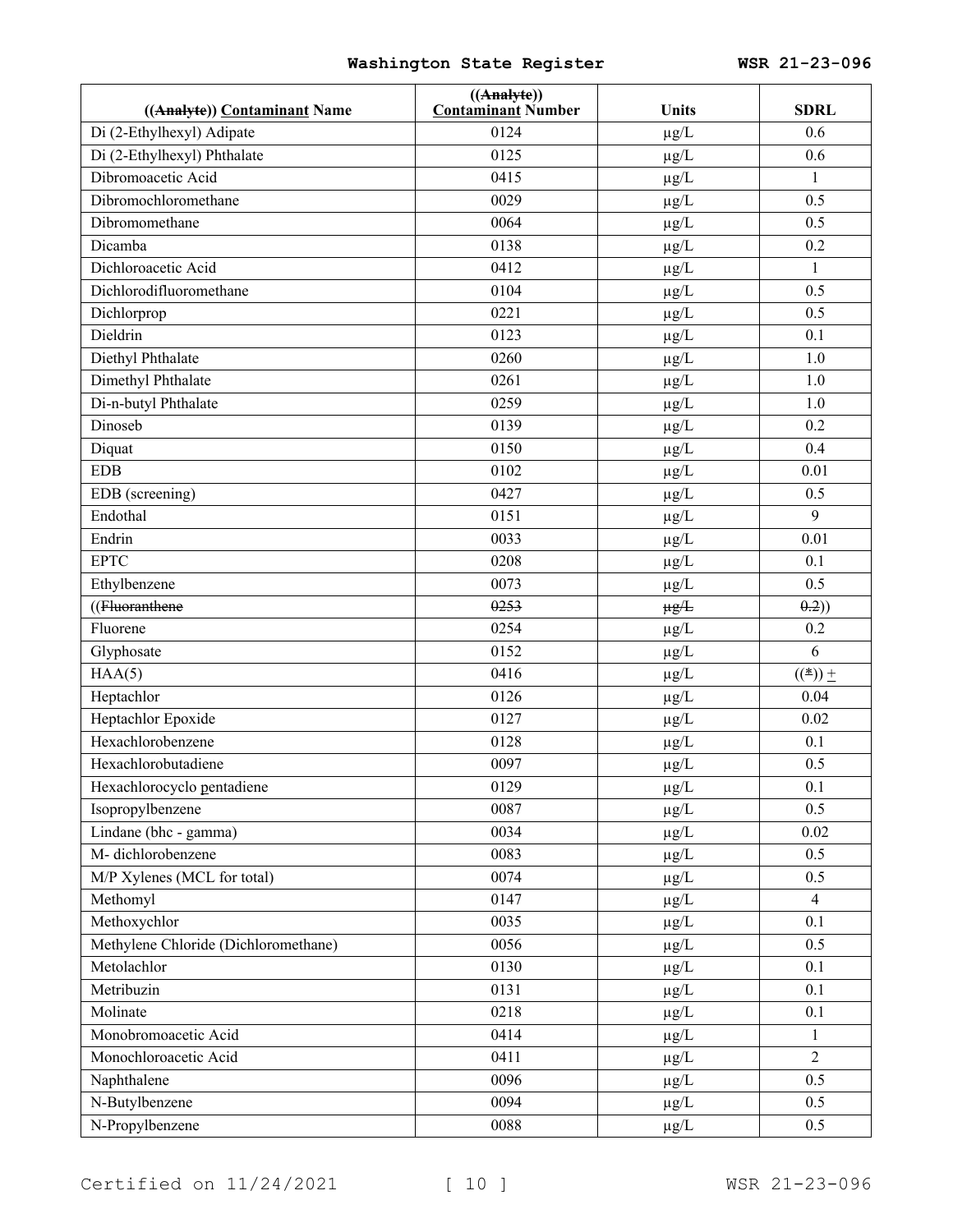| ((Analyte)) Contaminant Name | ((A <sub>nalyte</sub> ))<br><b>Contaminant Number</b> | <b>Units</b> | <b>SDRL</b>      |
|------------------------------|-------------------------------------------------------|--------------|------------------|
| O- Chlorotoluene             | 0081                                                  | $\mu g/L$    | 0.5              |
| O- Xylene (MCL for total)    | 0075                                                  | $\mu g/L$    | 0.5              |
| Oxamyl                       | 0148                                                  | $\mu g/L$    | $\overline{c}$   |
| P- Chlorotoluene             | 0082                                                  | $\mu g/L$    | 0.5              |
| Paraquat                     | 0400                                                  | $\mu g/L$    | 0.8              |
| PCB (as Decachlorobiphenyl)  | 0401                                                  | $\mu g/L$    | 0.1              |
| Pentachlorophenol            | 0134                                                  | $\mu g/L$    | 0.04             |
| Phenanthrene                 | 0256                                                  | $\mu$ g/L    | 0.2              |
| Picloram                     | 0140                                                  | $\mu g/L$    | 0.1              |
| P-Isopropyltoluene           | 0093                                                  | $\mu g/L$    | 0.5              |
| Propachlor                   | 0132                                                  | $\mu g/L$    | 0.1              |
| Pyrene                       | 0257                                                  | $\mu g/L$    | 0.2              |
| Sec-Butylbenzene             | 0092                                                  | $\mu g/L$    | 0.5              |
| Simazine                     | 0133                                                  | $\mu g/L$    | 0.07             |
| Styrene                      | 0076                                                  | $\mu g/L$    | 0.5              |
| Terbacil                     | 0190                                                  | $\mu g/L$    | 0.1              |
| Tert-Butylbenzene            | 0090                                                  | $\mu g/L$    | 0.5              |
| Tetrachloroethylene          | 0068                                                  | $\mu g/L$    | 0.5              |
| Toluene                      | 0066                                                  | $\mu g/L$    | 0.5              |
| Total organic carbon         | 0421                                                  | mg/L         | 0.7              |
| Total Trihalomethane         | 0031                                                  | $\mu g/L$    | $(\binom{*}{+})$ |
| <b>Total Xylenes</b>         | 0160                                                  | $\mu g/L$    | 0.5              |
| Toxaphene                    | 0036                                                  | $\mu g/L$    | $\mathbf{1}$     |
| Trans- 1,2 Dichloroethylene  | 0057                                                  | $\mu g/L$    | 0.5              |
| Trans- 1,3 Dichloropropene   | 0069                                                  | $\mu g/L$    | 0.5              |
| Trichloroacetic Acid         | 0413                                                  | $\mu g/L$    | $\mathbf{1}$     |
| Trichloroethylene            | 0051                                                  | $\mu g/L$    | 0.5              |
| Trichlorofluoromethane       | 0085                                                  | $\mu g/L$    | 0.5              |
| Trifluralin                  | 0243                                                  | $\mu g/L$    | 0.1              |
| Vinyl Chloride               | 0045                                                  | $\mu g/L$    | 0.5              |

((**Key**

**mg/L** = parts per million, or milligrams per liter<br> **ng/L** = nanograms per liter

**ng/L** = <del>nanograms per liter</del><br>  $\mu$ g/L = parts per billion, or r

**µg/L** = parts per billion, or micrograms per liter  $\hat{P}$  =))  $\hat{P}$  Results are calculated values based on other analytical results.

 $(14)$  The SDRLs for inorganic chemical (( $\overline{analvtes}$ )) contaminants are established in Table ( $(2)$ )  $\underline{4}$  of this section. All contaminants in Table 4 are considered chronic contaminants except annual, quarterly, or monthly nitrate analysis which is considered an acute contaminant. Labs shall report analytical results within 10 business days after receiving the nitrate sample. If nitrate analysis is part of a routine complete inorganic compound panel, then labs shall submit a report to the department within 30 calendar days after receiving the sample.

(a) A lab shall report inorganic chemical ((analyte)) contaminant results when the lab's established MRL is greater than the SDRL as: (i) "Nondetect" or "ND" when a lab's result is less than the SDRL

and MRL;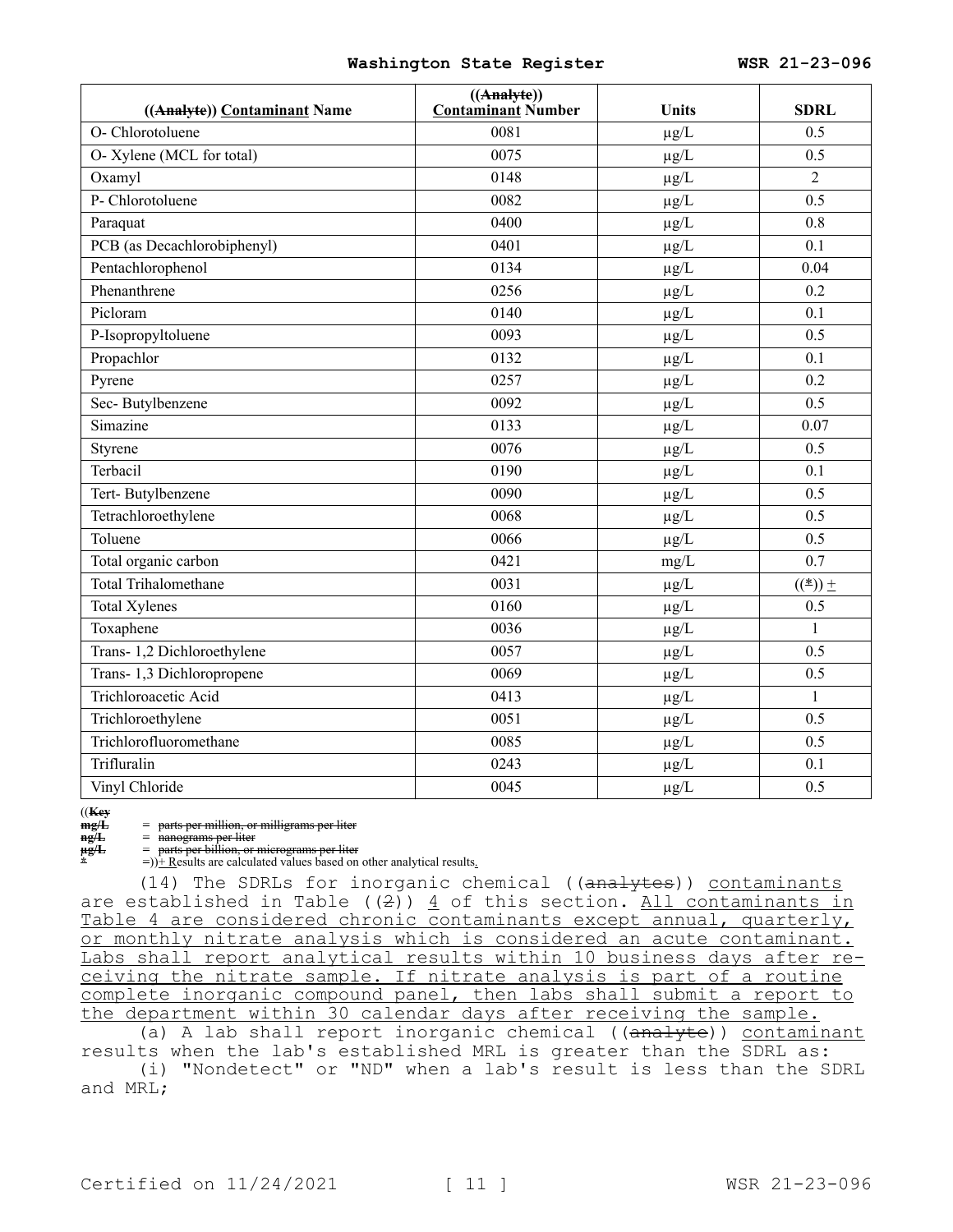(ii) An estimated concentration, notated with a "J" data qualifier, when a result is equal to or greater than the SDRL, but less than the lab's established MRL; or

(iii) A number when a result is equal to or greater than the lab's established MRL.

(b) A lab shall report inorganic chemical  $((\text{anal}yte))$  contaminant results when the lab's established MRL is less than the SDRL as:

(i) "Nondetect" or "ND" when a lab's result is less than the lab's established MRL;

(ii) "Nondetect" or "ND" when a lab's result is less than the  $((\pm ab\pm s))$  department's established SDRL, but greater than the lab's established MRL; or

(iii) A number when a result is equal to or greater than the SDRL.

(c) A lab shall report inorganic chemical ((analyte)) contaminant results when the lab's established MRL is equal to the SDRL as:

(i) "Nondetect" or "ND" when a lab's result is less than the SDRL and MRL; or

(ii) A number when a result is equal to or greater than the SDRL and the lab's established MRL.

| ((Analyte)) Contaminant Name | ((A <sub>nalyte</sub> ))<br><b>Contaminant Number</b> | <b>Units</b> | <b>SDRL</b>       |
|------------------------------|-------------------------------------------------------|--------------|-------------------|
| Alkalinity-Lab               | 0403                                                  | mg/L         | 5                 |
| Antimony                     | 0112                                                  | mg/L         | 0.003             |
| Arsenic                      | 0004                                                  | mg/L         | 0.001             |
| Asbestos                     | 0115                                                  | <b>MFL</b>   | 0.20              |
| Barium                       | 0005                                                  | mg/L         | 0.1               |
| Beryllium                    | 0110                                                  | mg/L         | 0.0003            |
| <b>Bromate</b>               | 0419                                                  | mg/L         | $0.005/0.001((*)$ |
| Cadmium                      | 0006                                                  | mg/L         | 0.001             |
| Chloride                     | 0021                                                  | mg/L         | $((2\theta))$ 2   |
| Chlorite                     | 0418                                                  | mg/L         | 0.02              |
| Chromium                     | 0007                                                  | mg/L         | 0.007             |
| Color                        | 0018                                                  | <b>CU</b>    | 15                |
| Conductivity                 | 0016                                                  | umhos/cm     | 70                |
| Copper                       | 0023                                                  | mg/L         | 0.02              |
| Cyanide                      | 0116                                                  | mg/L         | 0.05              |
| Fluoride                     | 0019                                                  | mg/L         | 0.2               |
| Hardness                     | 0015                                                  | mg/L         | 10                |
| Iron                         | 0008                                                  | mg/L         | 0.1               |
| Lead                         | 0009                                                  | mg/L         | 0.001             |
| Manganese                    | 0010                                                  | mg/L         | 0.01              |
| Mercury                      | 0011                                                  | mg/L         | 0.0002            |
| Nickel                       | 0111                                                  | mg/L         | 0.005             |
| Nitrate-n                    | 0020                                                  | mg/L         | 0.5               |
| Nitrite-n                    | 0114                                                  | mg/L         | 0.1               |
| Selenium                     | 0012                                                  | mg/L         | 0.002             |
| Silver                       | 0013                                                  | mg/L         | 0.1               |
| Sodium                       | 0014                                                  | mg/L         | 5                 |

**Table ((2)) 4 - Inorganic ((Chemicals)) Contaminants**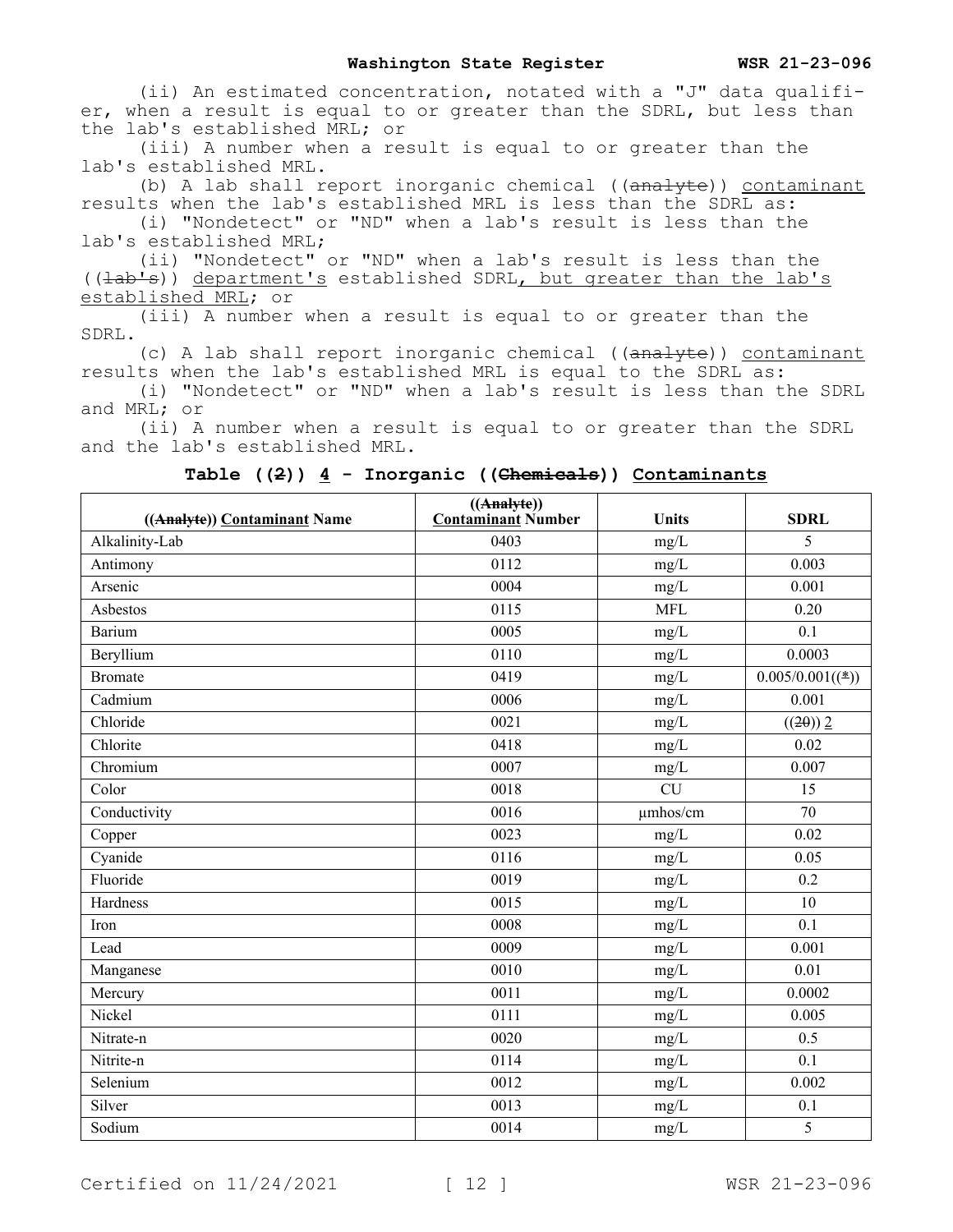| ((Analyte)) Contaminant Name | ((A <sub>nalyte</sub> ))<br><b>Contaminant Number</b> | <b>Units</b> | <b>SDRL</b> |
|------------------------------|-------------------------------------------------------|--------------|-------------|
| Sulfate                      | 0022                                                  | mg/L         | ((50))2     |
| TDS-total dissolved solids   | 0026                                                  | mg/L         | 100         |
| Thallium                     | 0113                                                  | mg/L         | 0.001       |
| Total nitrate/nitrite        | 0161                                                  | mg/L         | 0.5         |
| Turbidity                    | 0017                                                  | <b>NTU</b>   | 0.1         |
| Zinc                         | 0024                                                  | mg/L         | 0.2         |

((**Key**

 $\begin{array}{ccc}\n\widetilde{C}\widetilde{U} & = & \text{color units}\n\end{array}$ <br>  $\begin{array}{ccc}\n\widetilde{H}\widetilde{H} & = & \text{million fib}\n\end{array}$ 

**MFL** = million fibers per liter<br>
mg/L = parts per million, or m **mg/L** = parts per million, or milligrams per liter

**NTU** = nephelometric turbidity units

**µmhos/cm** = micromhos per centimeter

**\*** =))Labs that use EPA Methods 317.0, 326.0 or 321.8 must meet a 0.0010 mg/L SDRL for bromate.

(15) The SDRLs for radiochemistry ((analytes)) contaminants are established in Table  $((3))$   $\overline{5}$  of this section. All contaminants in Table 5 are considered chronic contaminants.

(a) A lab's MDA must meet the established SDRL levels for the analysis to be considered for compliance purposes.

(b) A lab shall report radiochemistry ((analyte)) contaminant results as:

(i) A number and a "U" qualifier if the  $((\text{analyte}))$  contaminant was analyzed for, but not detected at or above the lab's established MDA; or

(ii) A number when a result is equal to or greater than the lab's established MDA.

| ((Analyte)) Contaminant Name | $((\text{Analyte})$<br><b>Contaminant Number</b> | <b>Units</b> | <b>SDRL</b>         |
|------------------------------|--------------------------------------------------|--------------|---------------------|
| Cesium 134                   | 0107                                             | pCi/L        | 10.0                |
| Gross Alpha                  | 0165                                             | pCi/L        | 3.0                 |
| Gross Alpha (Minus Uranium)  | 0041                                             | pCi/L        | $(\binom{*}{\leq})$ |
| Gross Beta                   | 0042                                             | pCi/L        | 4.0                 |
| Iodine 131                   | 0108                                             | pCi/L        | 1.0                 |
| Radium 226                   | 0039                                             | pCi/L        | 1.0                 |
| Radium $226 + 228$           | 0040                                             | pCi/L        | $(\binom{*}{-})$ ±  |
| Radium 228                   | 0166                                             | pCi/L        | 1.0                 |
| Radon                        | 0109                                             | pCi/L        | $(\binom{(*)}{=}$   |
| Strontium 90                 | 0044                                             | pCi/L        | 2.0                 |
| Tritium                      | 0043                                             | pCi/L        | 1000                |
| Uranium                      | 0105                                             | $\mu$ g/L    | 1.0                 |

**Table ((3)) 5 - Radiochemistry Contaminants**

((**Key**

**pCi/L** = picocuries per liter<br> **ug/L** = parts per billion, or

**µg/L** = parts per billion, or micrograms per liter

 $=$ ) $\frac{1}{x}$  Results are calculated values based on other analytical results.

(16) The units for microbiology ((analytes)) contaminants are established in Table  $((4))$  6 of this section. All contaminants in Table 6 are considered acute contaminants.

(a) Total coliform and *E. coli* results for routine and repeat samples in accordance with 40 C.F.R. 141 Subpart Y - Revised Total Coliform Rule, GWR triggered, and GWR assessment source sample results that are absent or present as follows:

(i) "Satisfactory" if no total coliforms are detected.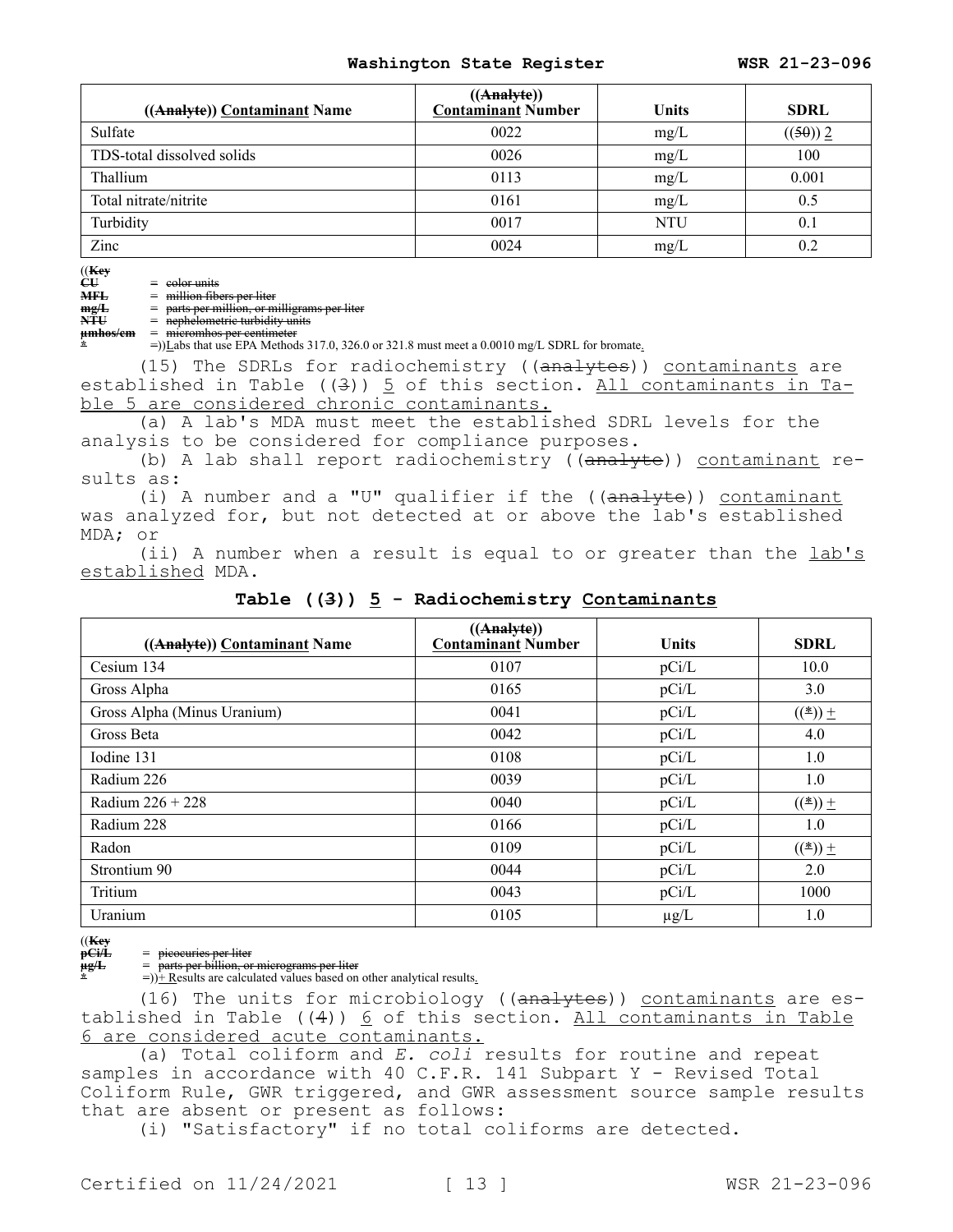(ii) "Unsatisfactory" if:

(A) Total coliforms are detected; and

(B) *E. coli* absent if *E. coli* is not detected; or

(C) *E. coli* present if *E. coli* is detected.

(b) A lab shall report routine filtered and unfiltered surface water microbiology ( $(\overline{analyte})$ ) contaminant results as a number.

(c) A lab shall report routine heterotrophic plate count results as a number.

(d) A lab shall report results of investigative samples or samples collected for information only to the public water system for total coliforms, fecal coliforms, and *E. coli* as a number or, as absent or present. Investigative samples or samples collected for information only are not required to be reported to the department.

| ((Analyte)) Contaminant Name          | ((Analyte)) Contaminant Number | <b>Units</b> |
|---------------------------------------|--------------------------------|--------------|
| E. coli (numerical)                   | 0003                           | CFU/100mL    |
| <i>E. coli</i> (numerical)            | 0003                           | MPN/100mL    |
| <i>E. coli</i> (absence/presence)     | 0003                           | N/A          |
| Fecal Coliform (numerical)            | 0002                           | CFU/100mL    |
| Fecal Coliform (numerical)            | 0002                           | MPN/100mL    |
| Fecal Coliform (absence/presence)     | 0002                           | N/A          |
| Heterotrophic Plate Count (numerical) | 0101                           | CFU/1mL      |
| Heterotrophic Plate Count (numerical) | 0101                           | MPN/mL       |
| Total Coliform (numerical)            | 0001                           | CFU/100mL    |
| Total Coliform (numerical)            | 0001                           | MPN/100mL    |
| Total Coliform (absence/presence)     | 0001                           | N/A          |
| ((Fecal Coliform (numerical)          | 0002                           | CFU/100mL    |
| Feeal Coliform (numerical)            | 0002                           | MPN/100mL    |
| Fecal Coliform (absence/presence)     | 0002                           | N/A          |
| E. coli (numerical)                   | 0003                           | CFU/100mL    |
| E. coli (numerical)                   | 0003                           | MPN/100mL    |
| E. coli (absence/presence)            | 0003                           | N/A          |
| Heterotrophic Plate Count (numerical) | 0101                           | CFU/1mL      |

### **Table ((4)) 6 - Microbiology Contaminants**

**Key**

**CFU/100mL** = colony forming units per 100 milliliters of sample

**CFU/1mL** = colony forming units per 1 milliliter of sample **MPN/100mL**= most probable number per 100 milliliters of sample))

(17) The SDRLs for per- and polyfluoroalkyl substances (PFAS) are established in Table 7 of this section. All contaminants in Table 7 are considered chronic contaminants.

(a) A lab shall analyze PFAS samples using EPA method 537.1, or EPA method 533, or with written approval, other department-approved methods.

(b) A lab shall report PFAS contaminant results when the lab's established MRL is greater than the SDRL as follows:

(i) "Nondetect" or "ND" when a lab's result is less than the SDRL and MRL;

(ii) An estimated concentration, notated with a "J" data qualifier when a result is equal to or greater than the SDRL, but less than the lab's established MRL; or

(iii) A number when a result is equal to or greater than the lab's established MRL.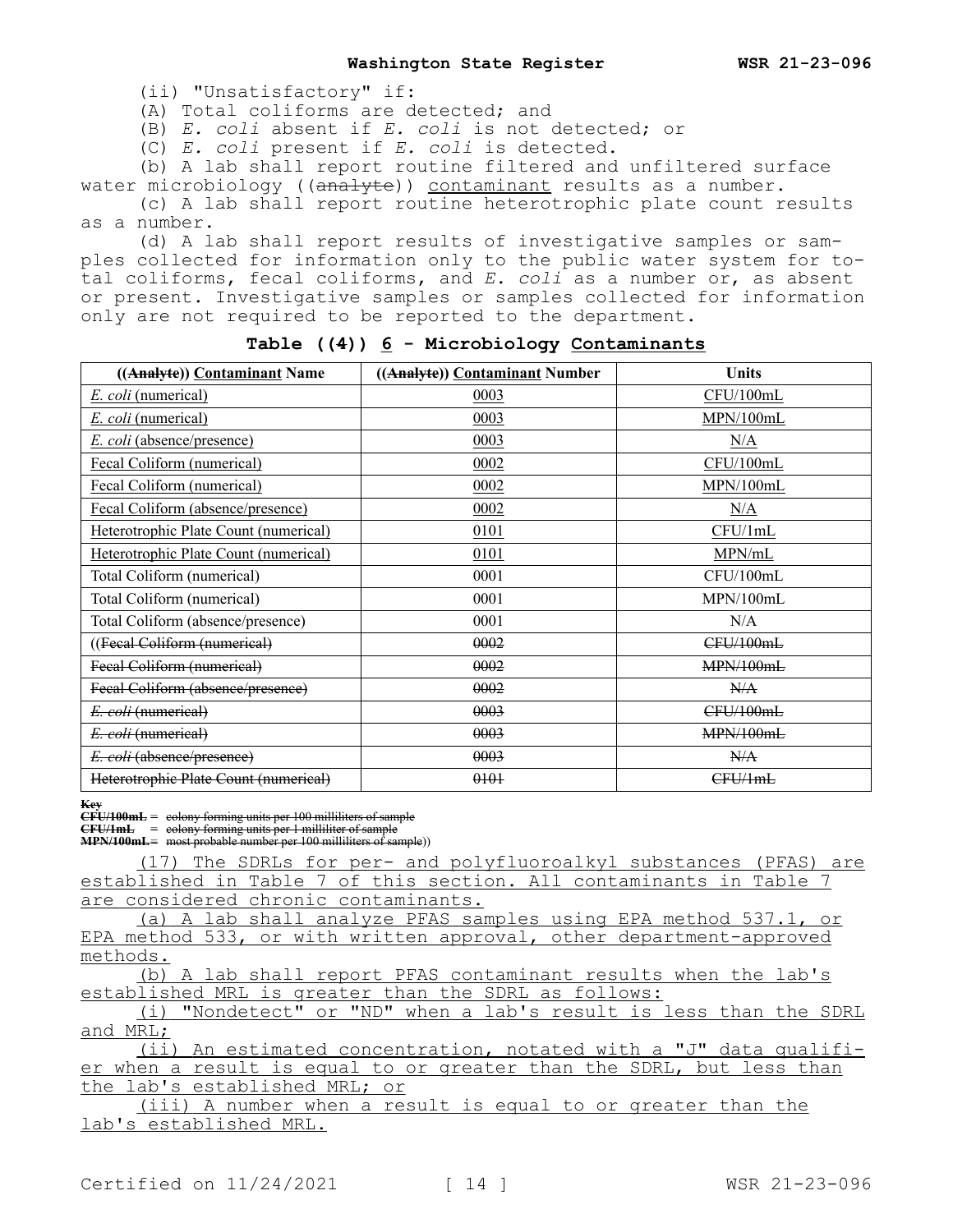| A lab shall report PFAS contaminant results when the lab's                 |
|----------------------------------------------------------------------------|
| established MRL is less than the SDRL as follows:                          |
| (i) "Nondetect" or "ND" when a lab's result is less than the               |
| lab's established MRL;                                                     |
| (ii) "Nondetect" or "ND" when a lab's result is less than the es-          |
| tablished SDRL; or                                                         |
| (iii) A number when a result is equal to or greater than the               |
| SDRL.                                                                      |
| (d) A lab shall report PFAS contaminant results when the lab's             |
| established MRL is equal to the SDRL as follows:                           |
| "Nondetect" or "ND" when a lab's result is less than the SDRL<br>(i)       |
| and MRL; or                                                                |
| A number when a result is equal to or greater than the SDRL<br>(i)         |
| and the lab's established MRL.                                             |
| A lab shall report to the department any tentatively identi-<br>(e)        |
| that are detected while analyzing a PFAS sample<br>fied compounds<br>(TIC) |
| if the approved method allows for TIC determinations to be made.           |

(f) A lab shall attach to the analytical result a copy of the

method-specific QC results for any TIC detections that are reported to the department.

**Table 7 - Per- and Polyfluoroalkyl Contaminants**

| <b>Contaminant Name</b>                                                | Contaminant<br><b>Number</b> | Units | <b>SDRL</b>    | <sup>3</sup> Required<br>Contaminant<br><b>List for EPA</b><br>537.1 | <sup>4</sup> Required<br>Contaminant<br><b>List for EPA</b><br>533 |
|------------------------------------------------------------------------|------------------------------|-------|----------------|----------------------------------------------------------------------|--------------------------------------------------------------------|
| (11Cl-PF3OUdS) 11-Chloroeicosafluoro-3-<br>oxaundecane-1-sulfonic acid | 448                          | ng/L  | $\overline{2}$ | Y                                                                    | $\underline{Y}$                                                    |
| (4:2FTS) 1H, 1H, 2H, 2H-Perfluorohexane sulfonic<br>acid               | 450                          | ng/L  | $\overline{2}$ | $\underline{\mathbf{N}}$                                             | $\mathbf Y$                                                        |
| (6:2FTS) 1H,1H, 2H, 2H-Perfluorooctane sulfonic<br>acid                | 451                          | ng/L  | $\overline{2}$ | $\underline{N}$                                                      | $\underline{\mathbf{Y}}$                                           |
| (8:2FTS) 1H, 1H, 2H, 2H-Perfluorodecane sulfonic<br>acid               | 452                          | ng/L  | $\overline{2}$ | $\underline{\mathbf{N}}$                                             | $\underline{Y}$                                                    |
| (9Cl-PF3ONS) 9-Chlorohexadecafluoro-3-<br>oxanonane-1-sulfonic acid    | 446                          | ng/L  | $\overline{2}$ | $\underline{Y}$                                                      | Y                                                                  |
| (ADONA) 4,8-Dioxa-3H-perfluorononanoic acid                            | 445                          | ng/L  | $\overline{2}$ | $\underline{Y}$                                                      | $\underline{Y}$                                                    |
| (HFPO-DA) Hexafluoropropylene oxide dimer acid                         | 447                          | ng/L  | $\overline{2}$ | $\underline{Y}$                                                      | $\underline{Y}$                                                    |
| (NEtFOSAA) N-ethyl<br>perfluorooctanesulfonamidoacetic acid            | 441                          | ng/L  | $\overline{3}$ | $\overline{Y}$                                                       | $\underline{N}$                                                    |
| (NFDHA) Nonafluoro-3,6-dioxaheptanoic acid                             | 453                          | ng/L  | $\overline{2}$ | $\underline{N}$                                                      | $\underline{Y}$                                                    |
| (NMeFOSAA) N-methyl<br>perfluorooctanesulfonamidoacetic acid           | 442                          | ng/L  | $\overline{3}$ | $\overline{Y}$                                                       | $\underline{\mathbf{N}}$                                           |
| (PFBA) Perfluorobutanoic acid                                          | 454                          | ng/L  | $\overline{2}$ | $\underline{\mathbf{N}}$                                             | $\underline{Y}$                                                    |
| (PFBS) Perfluorobutanesulfonic acid                                    | 429                          | ng/L  | $\overline{2}$ | $\overline{Y}$                                                       | $\underline{\mathbf{Y}}$                                           |
| (PFDA) Perfluorodecanoic acid                                          | 436                          | ng/L  | $\overline{2}$ | $\overline{Y}$                                                       | $\overline{Y}$                                                     |
| (PFDoA) Perfluorododecanoic acid                                       | 438                          | ng/L  | $\overline{2}$ | $\overline{Y}$                                                       | $\underline{Y}$                                                    |
| (PFEESA) Perfluoro(2-ethoxyethane)sulfonic acid                        | 460                          | ng/L  | $\overline{2}$ | $\overline{\mathbf{N}}$                                              | $\overline{Y}$                                                     |
| (PFHpA) Perfluoroheptanoic acid                                        | 430                          | ng/L  | $\overline{2}$ | $\overline{Y}$                                                       | $\overline{Y}$                                                     |
| (PFHpS) Perfluoroheptanesulfonic acid                                  | 455                          | ng/L  | $\overline{2}$ | $\overline{\mathbf{N}}$                                              | $\overline{Y}$                                                     |
| (PFHxA) Perfluorohexanoic acid                                         | 435                          | ng/L  | $\overline{2}$ | $\overline{Y}$                                                       | $\underline{\mathbf{Y}}$                                           |
| (PFHxS) Perfluorohexanesulfonic acid                                   | 431                          | ng/L  | $\overline{2}$ | $\overline{Y}$                                                       | $\overline{Y}$                                                     |
| (PFMBA) Perfluoro-4-methoxybutanoic acid                               | 456                          | ng/L  | $\overline{2}$ | $\underline{N}$                                                      | $\overline{Y}$                                                     |
| (PFMPA) Perfluoro-3-methoxypropanoic acid                              | 457                          | ng/L  | $\overline{2}$ | $\overline{N}$                                                       | $\mathbf Y$                                                        |

Certified on  $11/24/2021$  [ 15 ] WSR 21-23-096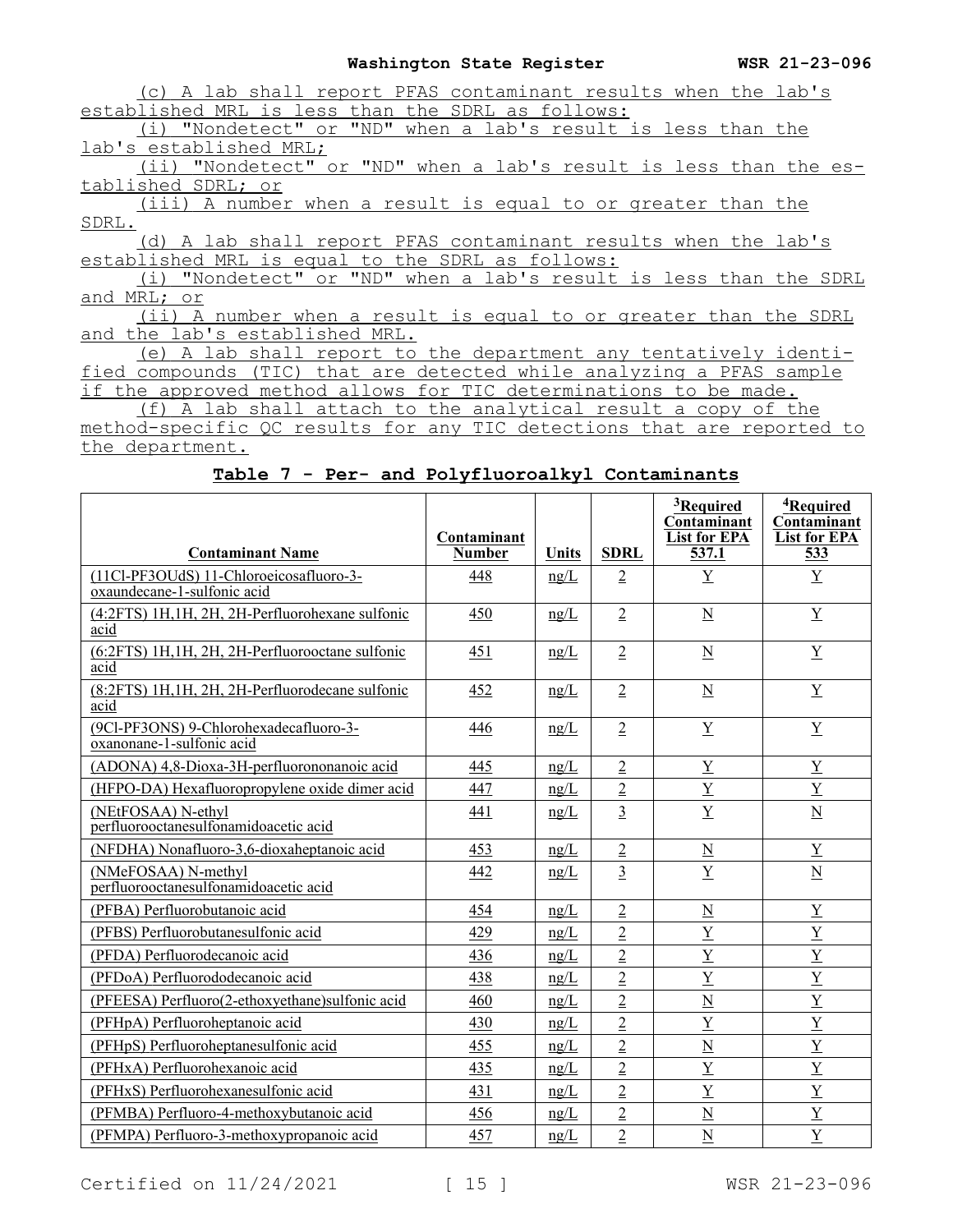| <b>Contaminant Name</b>               | Contaminant<br><b>Number</b> | Units | <b>SDRL</b>    | <sup>3</sup> Required<br>Contaminant<br><b>List for EPA</b><br>537.1 | <sup>4</sup> Required<br>Contaminant<br><b>List for EPA</b><br>533 |
|---------------------------------------|------------------------------|-------|----------------|----------------------------------------------------------------------|--------------------------------------------------------------------|
| (PFNA) Perfluorononanoic acid         | 432                          | ng/L  | ↑              |                                                                      | $\overline{\Lambda}$                                               |
| (PFOA) Perfluorooctanoic acid         | 434                          | ng/L  | $\overline{2}$ | $\underline{Y}$                                                      | $\underline{Y}$                                                    |
| (PFOS) Perfluorooctanesulfonic acid   | 433                          | ng/L  | $\overline{2}$ | $\overline{\Lambda}$                                                 | $\underline{Y}$                                                    |
| (PFPeA) Perfluoropentanoic acid       | 458                          | ng/L  | $\overline{2}$ | $\underline{\mathrm{N}}$                                             | $\underline{Y}$                                                    |
| (PFPeS) Perfluoropentanesulfonic acid | 459                          | ng/L  | $\overline{2}$ | $\underline{N}$                                                      | $\underline{Y}$                                                    |
| (PFTA) Perfluorotetradecanoic acid    | 440                          | ng/L  | $\overline{2}$ | $\overline{\Lambda}$                                                 | $\underline{\rm N}$                                                |
| (PFTrDA) Perfluorotridecanoic acid    | 439                          | ng/L  | $\overline{2}$ | Y                                                                    | N                                                                  |
| (PFUnA) Perfluoroundecanoic acid      | 437                          | ng/L  | ↑              | v                                                                    | v                                                                  |

<sup>3</sup> For a water system to qualify for a monitoring waiver these contaminants must be reported to the department if analyzing the sample using EPA method 537.1.

4 For a water system to qualify for a monitoring waiver these contaminants must be reported to the department if analyzing the sample using EPA method 533.

[Statutory Authority: RCW 43.20.050 and 70.119A.080. WSR 18-09-048, § 246-390-075, filed 4/13/18, effective 5/14/18.]

AMENDATORY SECTION (Amending WSR 18-09-048, filed 4/13/18, effective 5/14/18)

**WAC 246-390-085 Enforcement.** (1) When a lab fails to comply with the requirements of this chapter, the department may initiate one or more of the following enforcement actions:

(a) An informal ((letter)) enforcement document directing appropriate corrective measures to return a lab to compliance with the requirements of this chapter prior to taking formal enforcement measures;

(b) A formal enforcement process that includes, but is not limited to:

(i) A notice ((of)) to correct violations ((requiring appropriate corrective measures;

(c) A compliance schedule of specific actions needed to achieve compliance;

(d) A notice of correction with specific actions needed within a designated time period to achieve compliance) );

(ii) An order to correct violations; or

(iii) A formal compliance agreement.

(2) If a lab fails to comply with  $((a \nleftrightarrow b \nleftrightarrow c)$ the terms and deadlines specified in <u>one or more enforcement documents</u> in subsection (1)( $(\overline{d})$ )) of this section, the department may revoke or suspend a lab's drinking water certification in accordance with WAC 246-390-095.

[Statutory Authority: RCW 43.20.050 and 70.119A.080. WSR 18-09-048, § 246-390-085, filed 4/13/18, effective 5/14/18.]